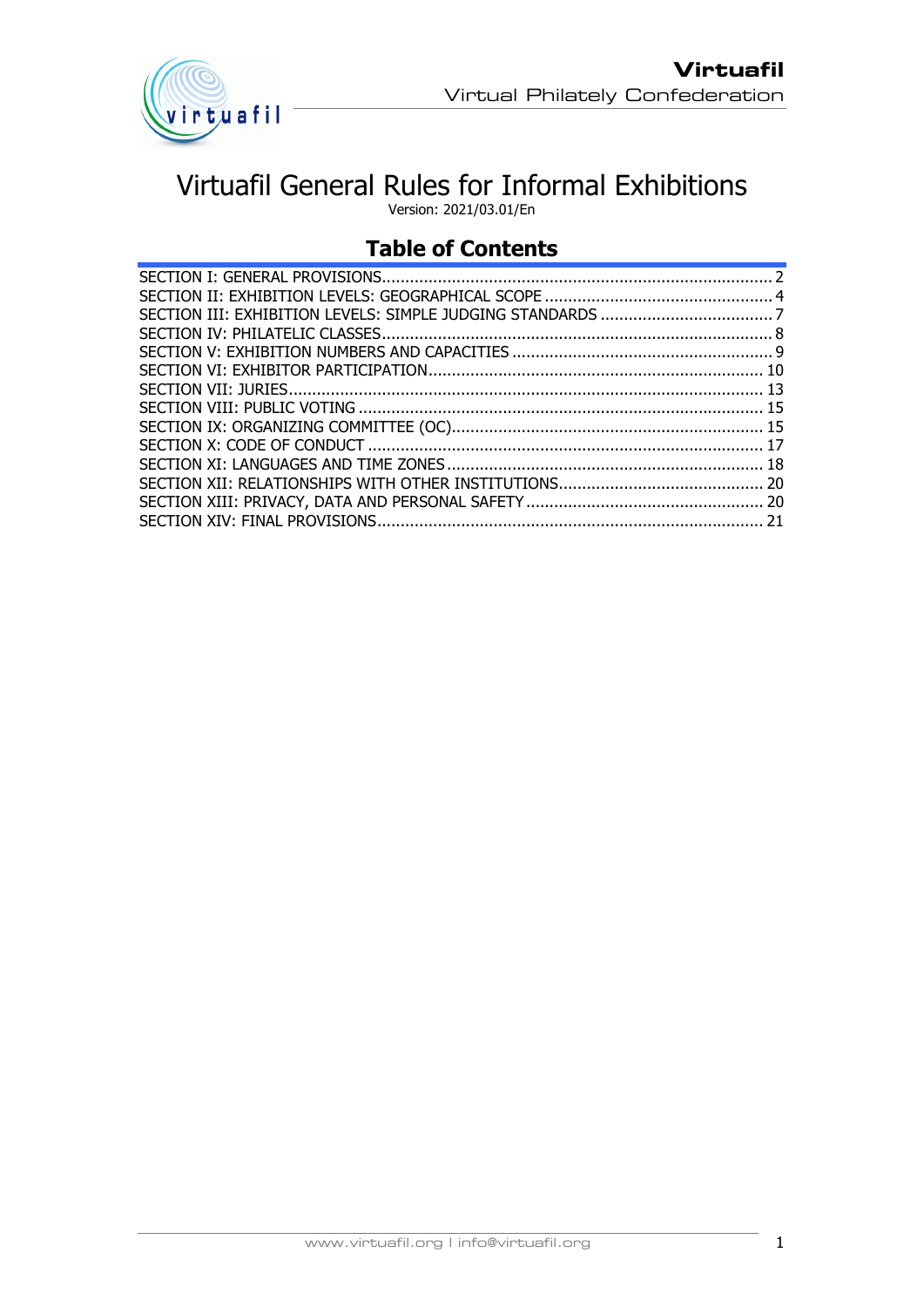

# **SECTION I: GENERAL PROVISIONS**

### **ARTICLE 1: Preamble & Applicability**

**1.1:** When configuring exhibitions using the Virtuafil Platform, there are two options for the Judging Standards: Advanced Judging Standards and Simple Judging Standards. The selection of one or the other of these options determines:

- the characterization of the exhibition as either an "Advanced" or "Informal" event;
- the available selection of Philatelic Classes for the exhibition;
- the criteria by which exhibits are judged in competitive Philatelic Classes;
- the grades of award medals, and points basis on which they are awarded.

**1.2:** The rules in this document ("Virtuafil General Rules for Informal Exhibitions") are applicable only to exhibitions conducted on the Virtuafil Platform where the option "Simple" Judging Standards has been selected, this characterizing the exhibition as an "Informal" event.

#### **ARTICLE 2: Abbreviations and Definitions**

**2.1:** To prevent unnecessary repetition, throughout this document we use various abbreviations. These are listed and defined in the table below:

| <b>Abbreviation</b> | <b>Definition</b>                                          |
|---------------------|------------------------------------------------------------|
| <b>VMO</b>          | Virtuafil Member Organization                              |
| <b>VMO Host</b>     | Virtuafil Member Organization or group of Virtuafil Member |
|                     | Organizations who host exhibitions in their name(s).       |
| OC.                 | <b>Organizing Committees for exhibitions</b>               |
| <b>V-IREX</b>       | Virtuafil Individual Rules for Exhibitions                 |

### **ARTICLE 3: Definition of the Concept of Exhibition Levels**

**3.1:** With the goal of maximizing exhibitor inclusion and participation opportunities, Virtuafil redefines the traditional concept of exhibition "levels". In Virtuafil, levels are not based on a hierarchical scheme of points or awards earned by exhibitors at previous exhibitions in order to qualify for the next level. Instead, Virtuafil defines levels according to a matrix which combines the geographical scope of exhibitor participation and the judging standards applied at exhibitions. Accordingly, different levels of medals are awarded, depending on the exhibitions' Level Designation.

**3.2:** Virtuafil uses the following matrix to establish Exhibition Levels: Each level is fully defined in Section II.

|                                                          | <b>Exhibition Level Designation</b>        | <b>ARTICLE</b>                    |                  |  |
|----------------------------------------------------------|--------------------------------------------|-----------------------------------|------------------|--|
| <b>Geographical Scope</b>                                | Using <b>Advanced</b><br>Judging Standards | Using Simple<br>Judging Standards | <b>Reference</b> |  |
| Open Exhibitions                                         | Level $I -$ Advanced                       | Level $I$ – Informal              | Article 5        |  |
| National Exhibitions                                     | Level $II -$ Advanced                      | Level $II$ – Informal             | Article 6        |  |
| National Exhibitions with International<br>Participation | Level III - Advanced                       | Level $II$ – Informal             | Article 7        |  |
| <b>International Exhibitions</b>                         | Level $IV - Advanced$                      | Level $IV$ – Informal             | Article 8        |  |
| <b>Regional Exhibitions</b>                              | Level V - Advanced                         | Level $V - Informal$              | Article 9        |  |
| <b>Continental Exhibitions</b>                           | Level $VI - Advanced$                      | Level VI - Informal               | Article 10       |  |
| <b>Intercontinental Exhibitions</b>                      | Level VII - Advanced                       | Level VII - Informal              | Article 11       |  |
| <b>World Exhibitions</b>                                 | Level VIII - Advanced                      | Level VIII - Informal             | Article 12       |  |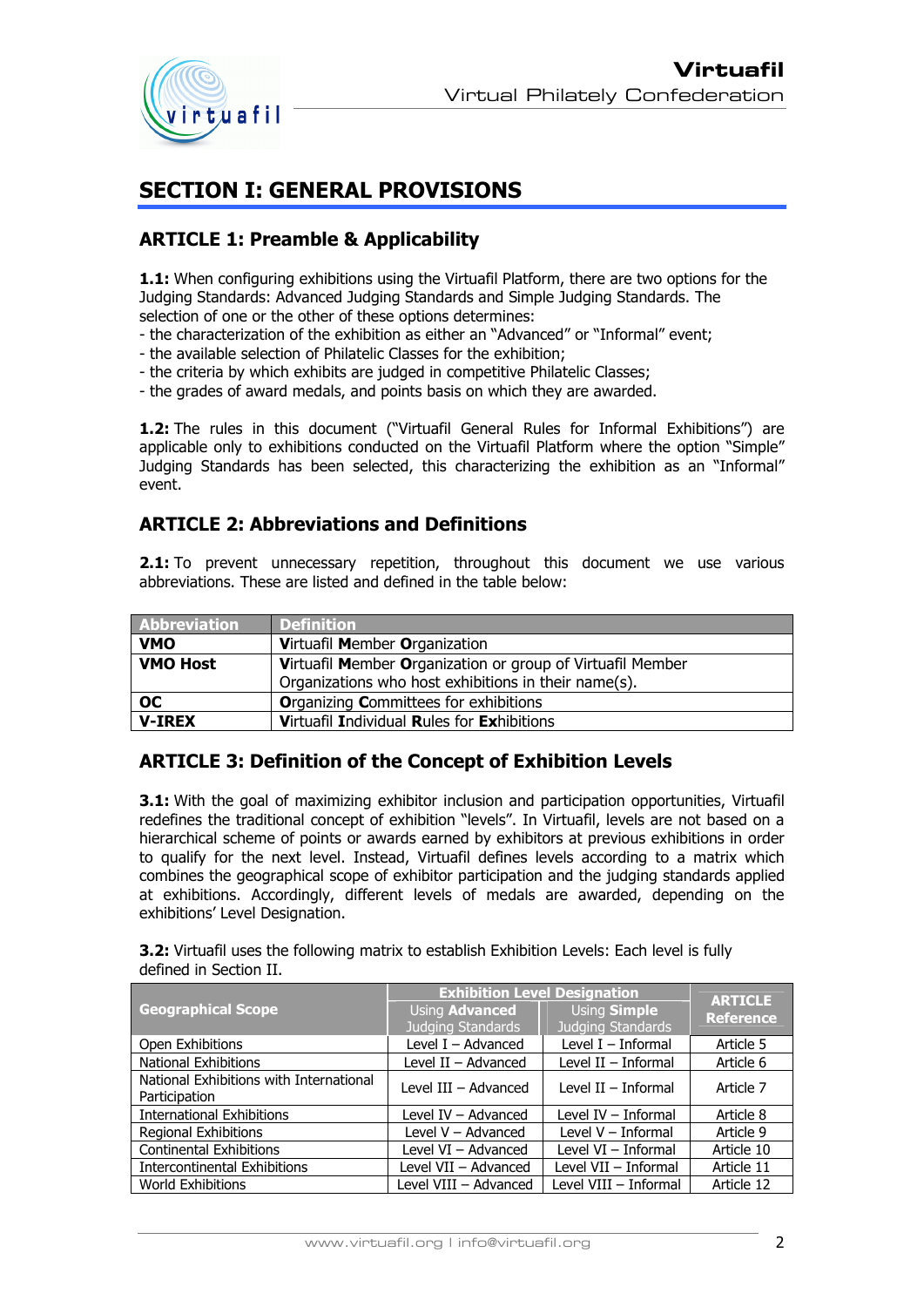

**3.3:** In the Level Designations, the level numbers (I-VIII) indicate the Geographical Scope (defined in Section II) whilst the characterizations "Advanced" and "Informal" indicate the level of the Judging Standard (defined in Section III). This document ("Virtuafil General Rules for Informal Exhibitions") applies only to exhibitions where Simple Judging Standards has been selected.

### **ARTICLE 4: Approval (Auspices & Recognition)**

**4.1:** In Virtuafil, the concepts of "auspices" and "recognition" are synonymous. Exhibitions are proposed to the Board of Virtuafil by the exhibition Organizing Committees, hereafter referred to as "OC". If the Board of Virtuafil approves a proposal, this grants the recognition of Virtuafil for the exhibition, and under it's auspices. Approval status is granted under the following terms:

**4.2:** In the context of the Virtuafil Organization, approval status shall be defined as:

- a commitment by Virtuafil to provide access to the OC, to all the necessary components in the Virtuafil Platform, for the management of their exhibition, online;

- a commitment by Virtuafil to provide technical support to the OC, relating to the use of those components;

- a commitment by Virtuafil to promote the exhibition on it's website and on social media; - permission from Virtuafil for the OC to use the Virtuafil name and logo for it's promotion of the exhibition.

**4.3:** Virtuafil DOES NOT provide "patronage" or any form of financial support for exhibitions. Approval status explicitly excludes all possible claims, financial or otherwise, against Virtuafil, by any party, for any and all costs relating to exhibitions conducted on its Platform.

**4.4:** Approval status obliges the OC to ensure that all the rules in this document ("Virtuafil General Rules For Informal Exhibitions") are followed and that any individual exhibition regulations (V-IREX) document the OC publishes, does not contravene the rules in this document.

**4.5:** Virtuafil Approval status can only be granted for exhibitions were the proposers are Virtuafil Member Organizations (hereafter referred to as "VMOs"). Non-members are not permitted to use the Virtuafil Platform to conduct exhibitions.

**4.6:** Proposals for Virtuafil exhibitions must originate from the VMOs through their representative Organizing Committee, the members of which must comprise individual personnel registered in the Virtuafil Platform as being associates of the VMO. Organizing Committees must use the appropriate online forms for exhibition proposals. Requests from non-member organizations, or using methods other than the online forms, will not be considered by the Board of Virtuafil.

**4.7:** The Board of Virtuafil will have a non-legally binding and informal understanding with the OC, for the conduct of a virtual philatelic exhibition with Approval status of Virtuafil. No formal or legally binding contract is formed or executed between Virtuafil and any other party.

**4.8:** For the technical and organizational control of a Virtuafil exhibition, the OC will review and approve the Individual Regulations document (hereafter referred to as the "V-IREX"), which is automatically generated by the Virtuafil Platform and based on a detailed online questionnaire. The V-IREX must be approved by all members of the OC before Approval status is sought. Subsequent modifications to the V-IREX require the explicit approval of the Board of Virtuafil and must be advised immediately to all involved parties.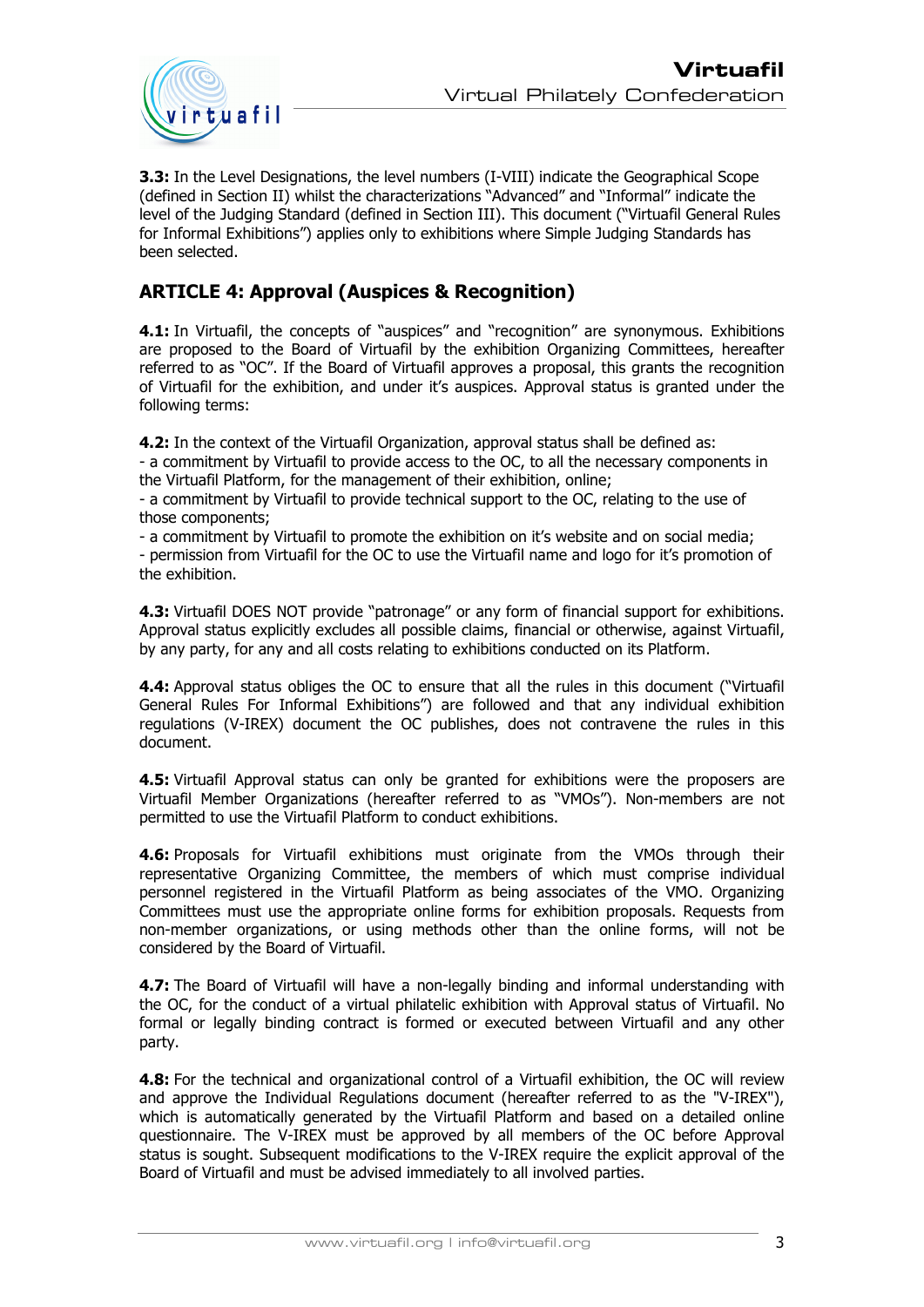

**4.9:** For exhibitions with Virtuafil Approval status, the OC undertakes various obligations:

- to adhere to rules of this document ("Virtuafil General Rules for Informal Exhibitions");

- to adhere to the spirit and the rules the Code of Conduct for Exhibitions (see Section X);

- to actively promote public awareness the exhibition and public participation therein, using all forms of media at the OCs disposal, with specific emphasis on websites and social media.

**4.10:** If the OC does not adhere to the articles of this document ("Virtuafil General Rules for Informal Exhibitions") or fails to meet it's obligations, the Board of Virtuafil has the right, at any time, to withdraw its Approval and to remove the exhibition from public access on the Virtuafil website. In such cases, OCs will immediately be notified by the Board of Virtuafil.

# **SECTION II: EXHIBITION LEVELS: GEOGRAPHICAL SCOPE**

### **ARTICLE 5: Open Exhibitions (Level I)**

**5.1:** PURPOSE: In general, the purpose of this Level is to allow the creation of exhibitions with no specific geographical scope title, i.e. not defined as "national", "international" or otherwise. Such exhibitions can be open to exhibitors from any country and with material not related to any specific geographical area, although the OC has the option to restrict participants or participants' material to a specific country.

**5.2:** HOSTS: To configure an exhibition at this Level, only 1 VMO Host is required to be involved (unilateral). However, it is possible to involve other VMO Hosts, if so decided.

**5.3:** GEOGRAPHICAL SCOPE: There is no specific geographical scope to the exhibitions at this Level.

### **ARTICLE 6: National Exhibitions (Level II)**

**6.1:** PURPOSE: In general, the purpose of this Level is to allow individual or multiple VMOs to host national exhibitions for their country where, either the exhibitors are from a the specified country or the exhibited philatelic material relates to that country. The country must be specified and can only be selected from one that exists in the Virtuafil Platform. Other, nonlisted national entities are not supported.

**6.2:** HOSTS: To configure an exhibition at this level, only 1 VMO Host is required to be involved (unilateral). However, it is possible to involve other VMO Hosts, if so decided. The VMO Host must have some association with the specified country, either through it's physical location or through the philatelic material it studies.

**6.3:** GEOGRAPHICAL SCOPE: It is a matter for the OC to decide whether the term "national" applies to the exhibitors or to the material being exhibited. However, if the OC decides to apply the term to the exhibitors, then exhibitor participation is open to; persons born in the specified country, persons residing in the specified country, or persons who are citizens of the specified country.

#### **ARTICLE 7: National Exhibitions with International Participation (Level III)**

**7.1:** PURPOSE: In general, the purpose of this Level is to allow multiple VMOs to host national exhibitions for a primary country, together with one or more secondary countries, where, either the exhibitors are from any one of the specified countries or the exhibited philatelic material relates to any one of those countries. The countries must be specified and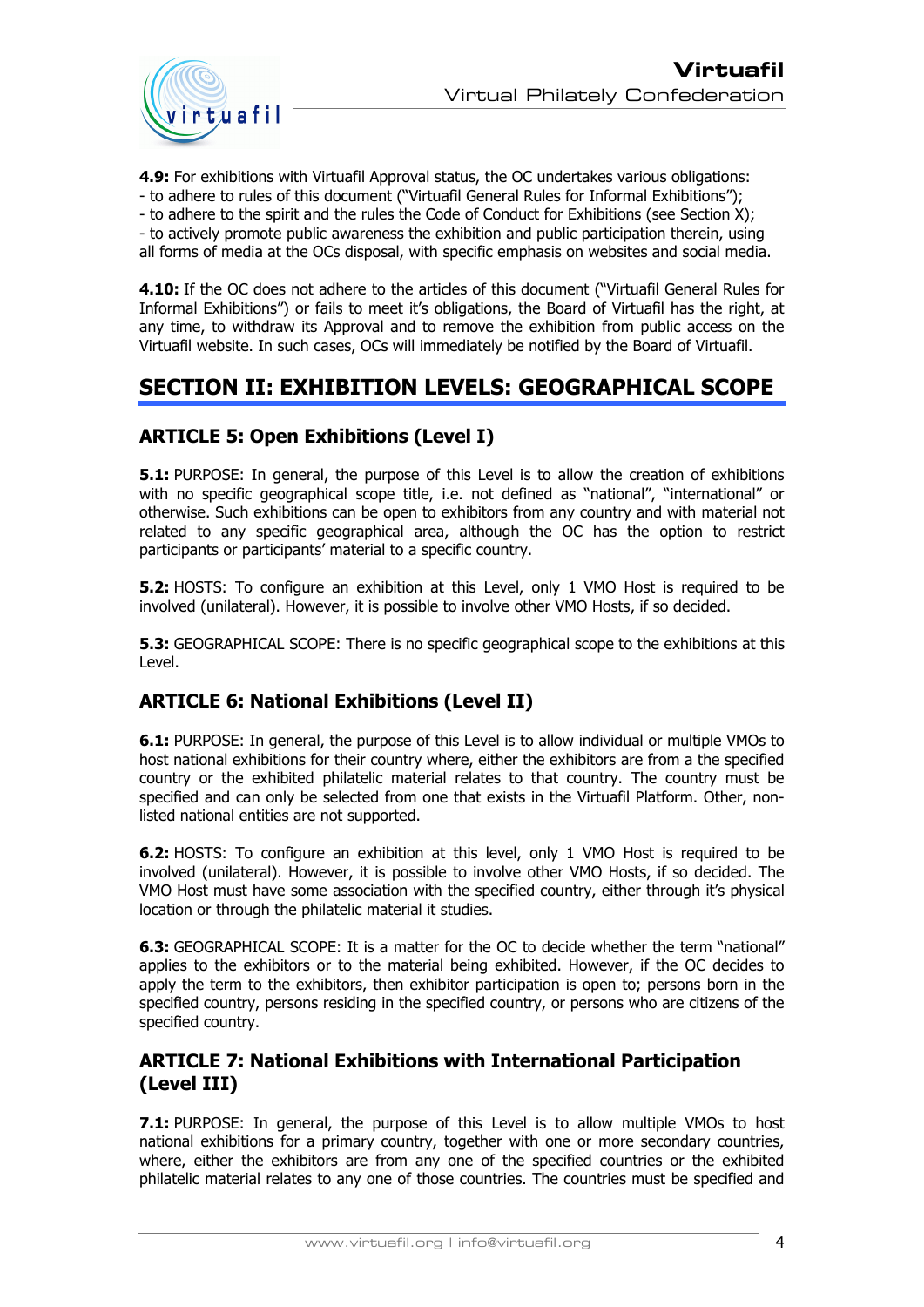

can only be selected from those that exists in the Virtuafil Platform. Other, non-listed national entities are not supported.

**7.2:** HOSTS: To configure an exhibition at this level, at least 2 VMO Hosts are required to be involved (bilateral or multilateral). However, it is possible to involve other VMO Hosts, if so decided. At least one of the VMO Hosts must have some association with the specified primary country, either through it's physical location or through the philatelic material it studies.

**7.3:** GEOGRAPHICAL SCOPE: It is a matter for the OC to decide whether the term "national" applies to; the exhibitors or the material being exhibited. However, if the OC decides to apply the term to the exhibitors, then exhibitor participation is open to; persons born in any of the specified countries, persons residing in any of the specified countries, or persons who are citizens of any of the specified countries.

### **ARTICLE 8: International Exhibitions (Level IV)**

**8.1:** PURPOSE: In general, the purpose of this Level is to allow multiple VMOs to host international exhibitions for multiple countries where, either the exhibitors are from any one of the specified countries or the exhibited philatelic material relates to any one of those countries. The countries must be specified and can only be selected from those that exist in the Virtuafil Platform. Other, non-listed national entities are not supported.

**8.2:** HOSTS: To configure an exhibition at this level, at least 3 VMO Hosts are required to be involved (multilateral). However, it is possible to involve other VMO Hosts, if so decided. At least two of the VMO Hosts must have some association with any of the specified countries, either through their physical location or through the philatelic material they study.

**8.3:** GEOGRAPHICAL SCOPE: It is a matter for the OC to decide whether the term "national" applies to; the exhibitors or to the material being exhibited. However, if the OC decides to apply the term to the exhibitors, then exhibitor participation is open to; persons born in any of the specified countries, persons residing in any of the specified countries, or persons who are citizens of any of the specified countries.

### **ARTICLE 9: Regional Exhibitions (Level V)**

**9.1:** PURPOSE: In general, the purpose of this Level is to allow multiple VMOs to host subcontinental regional exhibitions for a group of countries, where, either the exhibitors are from any one of the specified countries or the exhibited philatelic material relates to any one of those countries, or to the region. The countries must be specified and can only be selected from those that exists in the Virtuafil Platform. Other, non-listed national entities are not supported.

**9.2:** HOSTS: To configure an exhibition at this level, at least 3 VMO Hosts are required to be involved (multilateral). However, it is possible to involve other VMO Hosts, if so decided. At least two of the VMO Hosts must have some association with any of the specified countries, either through their physical location or through the philatelic material they study.

**9.3:** GEOGRAPHICAL SCOPE: It is a matter for the OC to decide whether the term "national" applies to; the exhibitors or to the material being exhibited. However, if the OC decides to apply the term to the exhibitors, then exhibitor participation is open to; persons born in any of the specified countries, persons residing in any of the specified countries, or persons who are citizens of any of the specified countries.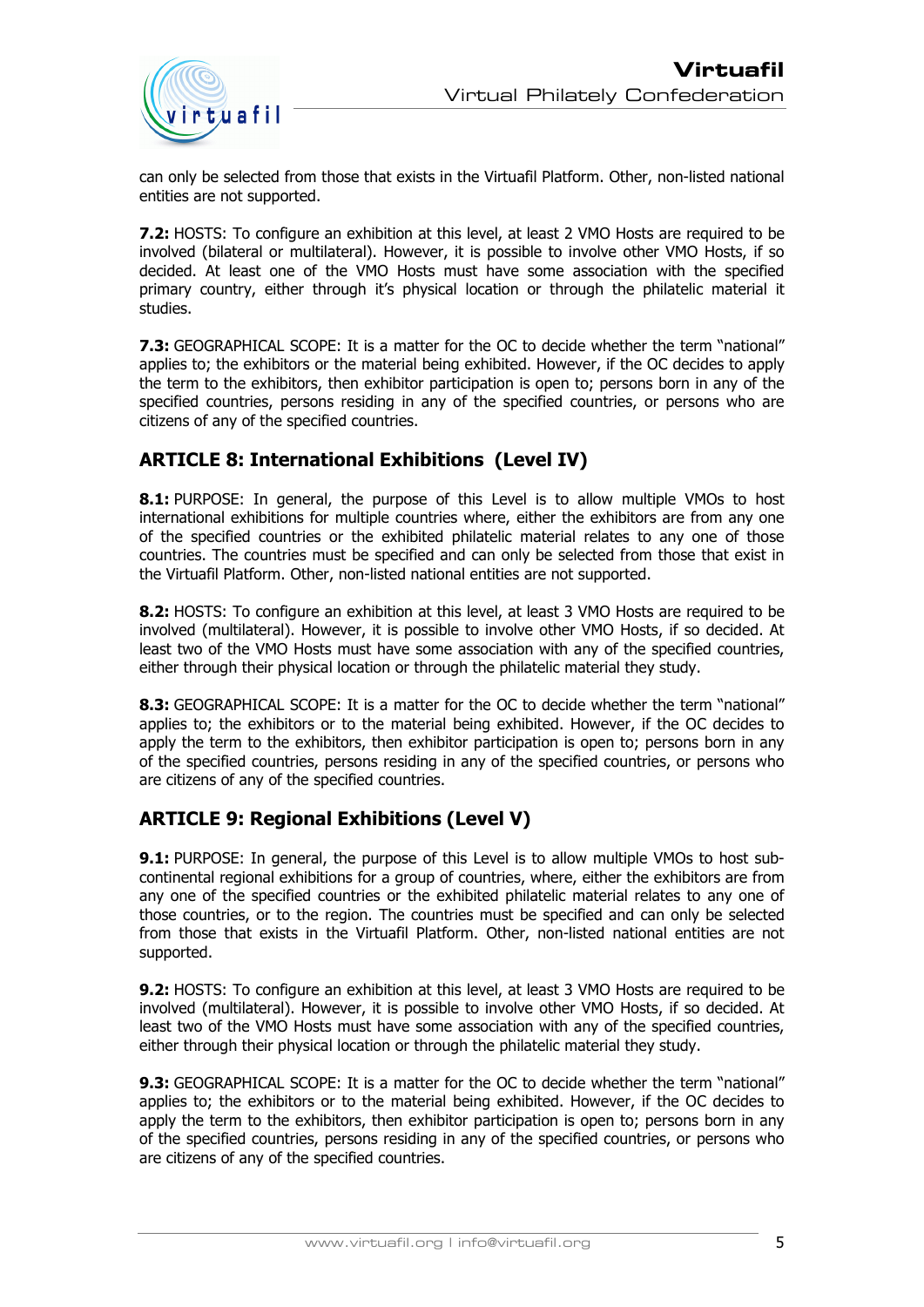

# **ARTICLE 10: Continental Exhibitions (Level VI)**

**10.1:** PURPOSE: In general, the purpose of this Level is to allow multiple VMOs to host continent-wide exhibitions to include all countries in a selected continent, where, either the exhibitors are from any one of the specified countries or the exhibited philatelic material relates to any one of those countries, or to the continent. The countries must be specified and can only be selected from those that exists in the Virtuafil Platform. Other, non-listed national entities are not supported.

**10.2:** HOSTS: To configure an exhibition at this level, at least 4 VMO Hosts are required to be involved (multilateral). However, it is possible to involve other VMO Hosts, if so decided. At least three of the VMO Hosts must have some association with any of the specified countries, either through their physical location or through the philatelic material they study.

**10.3:** GEOGRAPHICAL SCOPE: It is a matter for the OC to decide whether the term "national" applies to; the exhibitors or to the material being exhibited. However, if the OC decides to apply the term to the exhibitors, then exhibitor participation is open to; persons born in any of the specified countries, persons residing in any of the specified countries, or persons who are citizens of any of the specified countries.

### **ARTICLE 11: Intercontinental Exhibitions (Level VII)**

**11.1:** PURPOSE: In general, the purpose of this Level is to allow multiple VMOs to host continent-wide exhibitions to include all countries in two selected continents, where, either the exhibitors are from any one of the specified countries or the exhibited philatelic material relates to any one of those countries, or to one of the continents. The countries must be specified and can only be selected from those that exists in the Virtuafil Platform. Other, nonlisted national entities are not supported.

**11.2:** HOSTS: To configure an exhibition at this level, at least 5 VMO Hosts are required to be involved (multilateral). However, it is possible to involve other VMO Hosts, if so decided. At least four of the VMO Hosts must have some association with any of the specified countries, either through their physical location or through the philatelic material they study.

**11.3:** GEOGRAPHICAL SCOPE: It is a matter for the OC to decide whether the term "national" applies to; the exhibitors or to the material being exhibited. However, if the OC decides to apply the term to the exhibitors, then exhibitor participation is open to; persons born in any of the specified countries, persons residing in any of the specified countries, or persons who are citizens of any of the specified countries.

### **ARTICLE 12: World Exhibitions (Level VIII)**

**12.1:** PURPOSE: In general, the purpose of this Level is to allow multiple VMOs to host world-wide exhibitions to include all countries.

**12.2:** HOSTS: To configure an exhibition at this level, at least 6 VMO Hosts are required to be involved (multilateral). However, it is possible to involve other VMO Hosts, if so decided.

**12.3:** GEOGRAPHICAL SCOPE: The scope world-wide.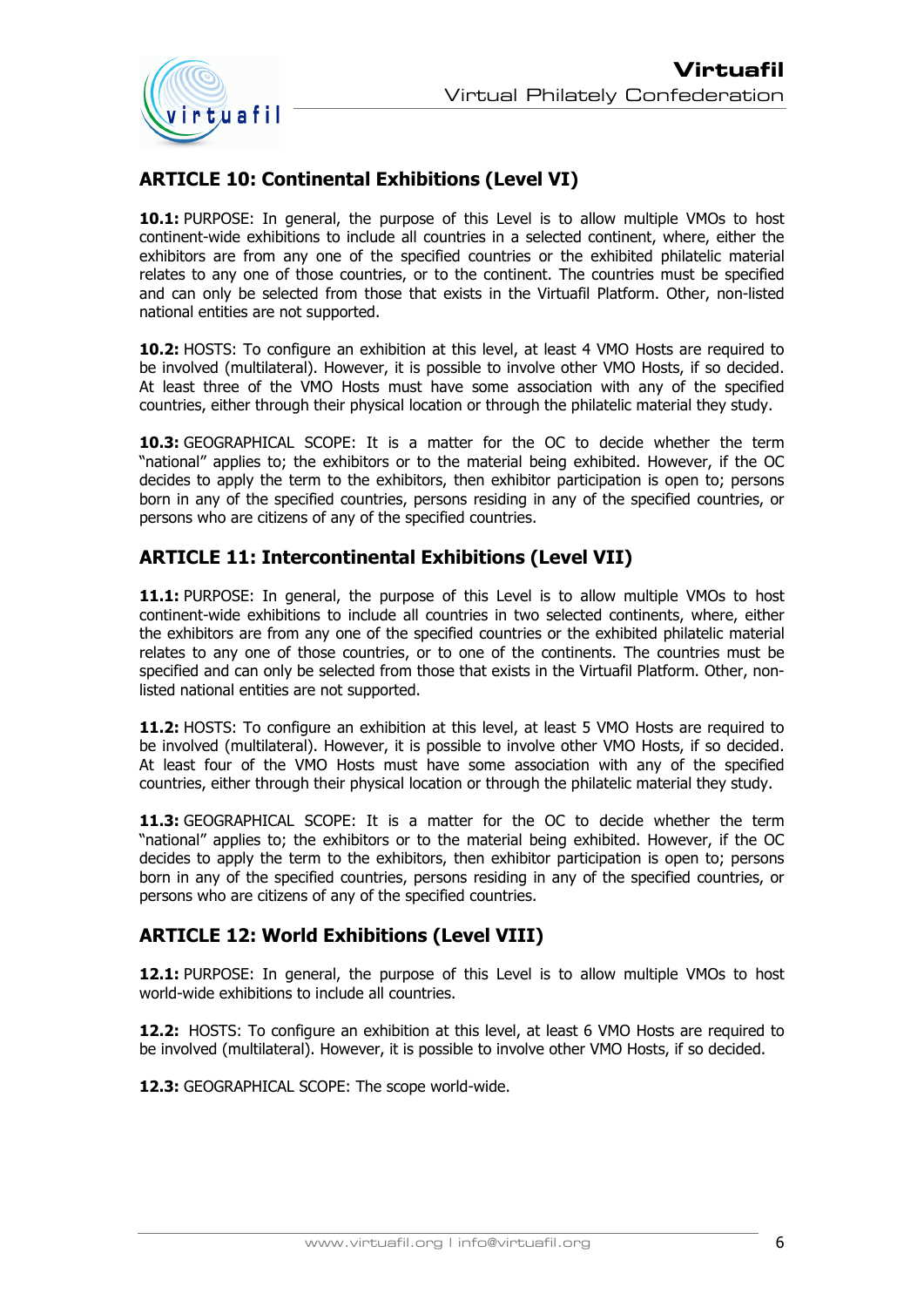

# **SECTION III: EXHIBITION LEVELS: SIMPLE JUDGING STANDARDS**

#### **ARTICLE 13: About Simple Judging Standards**

**13.1:** PURPOSE: Exhibitions configured to use Simple Judging Standards are intended to introduce novice collectors or novice exhibitors to the philatelic exhibiting experience, in an informal, non-academic, enjoyable and educational way.

**13.2:** CHARACTERIZATION AND LEVEL DESIGNATION OF THE EXHIBITION: Exhibitions configured to use Simple Judging Standards are characterized as "Informal" events and the word "Informal" will be included in exhibition Level Designation. For example: "LEVEL I – Informal", "LEVEL II – Informal" etc..

**13.3:** PHILATELIC CLASSES: Exhibitions configured to use Simple Judging Standards will be able to use all Philatelic Classes, including "General Collections", where the nature of the material is not specified.

**13.4:** JUDGING CRITERIA: Exhibitions configured to use Simple Judging Standards will not use formal evaluation criteria. Instead, the Jury Members will award overall points, on a scale from 5 to 10, for each exhibit, based on their personal opinion of the exhibit.

#### **ARTICLE 14: Awards, Medals & Points**

**14.1:** OCs of exhibitions configured to use Simple Judging Standards, will be able to award medals and certificates to exhibitors, at various grades from "Certificate of Participation" up to "Jury Gold Medal".

**14.2:** The grades of award medals and the jury points basis on which they are awarded, are specified in the table below:

| <b>Medal/Certificate</b>     | "Beginner"<br><b>Jury Points</b> | "Intermediate"<br>Jury Points | "Advanced"<br>Jury Points |
|------------------------------|----------------------------------|-------------------------------|---------------------------|
| Gold Medal                   | $8 - 10$                         | $9 - 10$                      |                           |
| Silver Medal                 |                                  |                               |                           |
| <b>Bronze Medal</b>          |                                  |                               |                           |
| Certificate of Participation |                                  | 5-6                           | 5-7                       |

**14.3:** In Philatelic Classes where no Class Groups have been specified, the applicable awards/points basis is the "Advanced" scale by default.

**14.4:** In Philatelic Classes where Class Groups have been specified, the applicable awards/points basis for each Class Group will be specified in the V-IREX document of the exhibition, but regardless of the name given by the OC to the Class Group, the awards/points basis will always within one of the scales listed in the table above.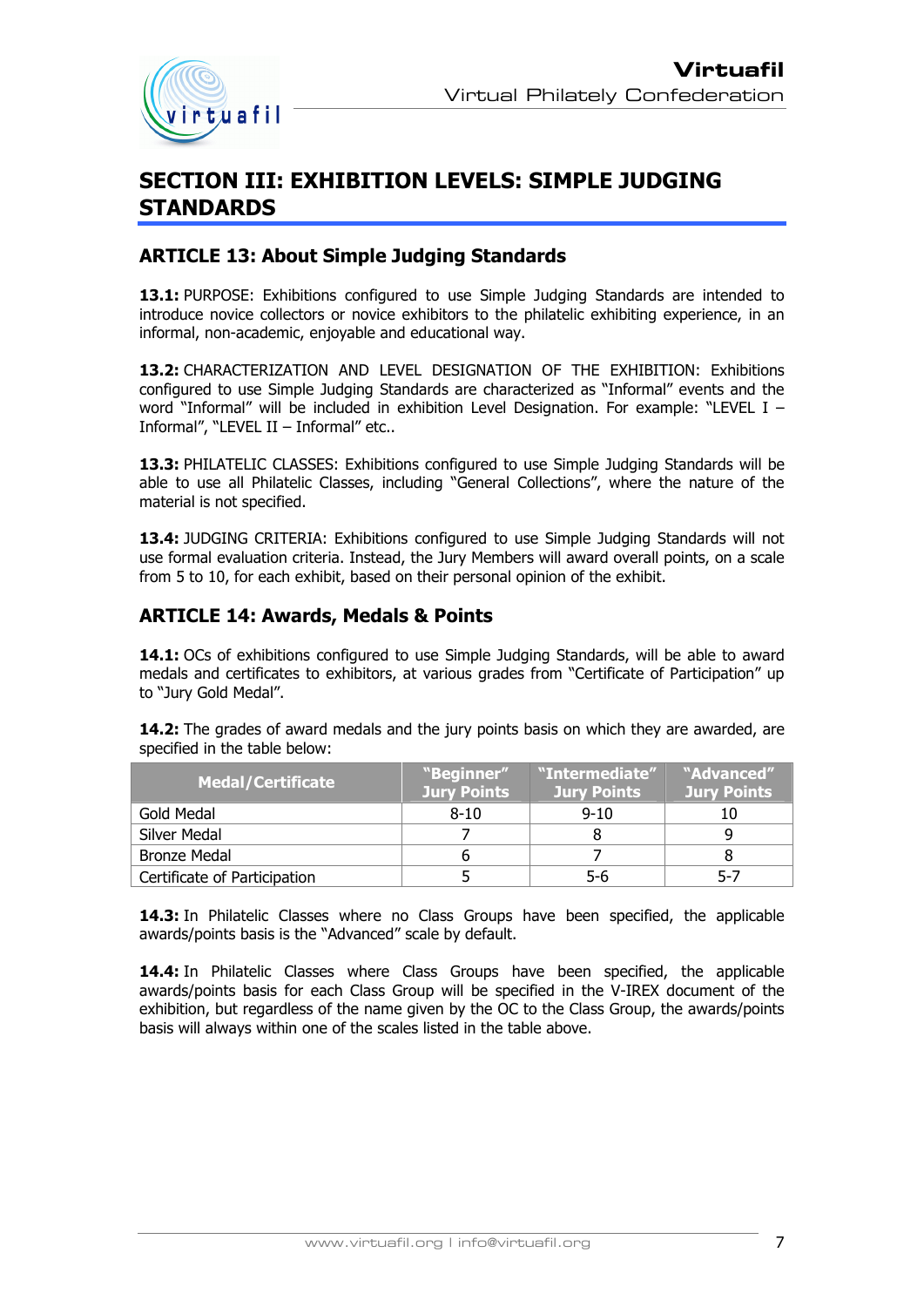

# **SECTION IV: PHILATELIC CLASSES**

### **ARTICLE 15: Available Philatelic Classes**

**15.1:** For Informal Virtuafil exhibitions the available Philatelic Classes are presented in the following table, in alphabetical order:

| <b>Philatelic Class</b>           | <b>Competitive</b><br><b>Intended for:</b> |                                                                                                                                                                                        | <b>Literature &amp;</b><br><b>Websites</b> |
|-----------------------------------|--------------------------------------------|----------------------------------------------------------------------------------------------------------------------------------------------------------------------------------------|--------------------------------------------|
| Aerophilately                     | Optional<br>Airmail and related material   |                                                                                                                                                                                        | No                                         |
| Astrophilately                    | Optional                                   | Philatelic space, rocketry and<br>related material                                                                                                                                     | No                                         |
| <b>Experimental Exhibits</b>      | Optional                                   | Hybrid collections of<br>philatelic and related material                                                                                                                               | No                                         |
| First Day Covers                  | Optional                                   | FDCs and all material related<br>to "first day of issue"                                                                                                                               | <b>No</b>                                  |
| <b>General Collections</b>        | Yes                                        | Generic and unspecified<br>general philatelic material                                                                                                                                 | No                                         |
| Jury                              | No                                         | All philatelic material<br>belonging to members of the<br>Jury                                                                                                                         | No                                         |
| Literature (Digital)              | Optional                                   | Digital philatelic literature of<br>any kind                                                                                                                                           | Literature                                 |
| Maximaphily                       | Optional                                   | Maximum cards                                                                                                                                                                          | No                                         |
| Other Non-Competitive Collections | <b>No</b>                                  | All philatelic material<br>excluding literature and<br>websites, out of competition                                                                                                    | No                                         |
| Official                          | <b>No</b>                                  | Any philatelic material<br>belonging to national postal<br>operators and postal<br>authorities, postal museums,<br>postage stamp printers,<br>postage stamp designers and<br>engravers | <b>No</b>                                  |
| Open Philately                    | Optional                                   | Hybrid philatelic material<br>combining two or more<br>philatelic classes                                                                                                              | No                                         |
| <b>Picture Postcards</b>          | Optional                                   | Photo postcards and<br>illustrated postcards                                                                                                                                           | No                                         |
| Postal History                    | Optional                                   | Material related to the history<br>of postal services                                                                                                                                  | No                                         |
| Postal Stationery                 | Optional                                   | Envelopes, postcards and all<br>other philatelic material with<br>impressed postage stamps                                                                                             | No                                         |
| Revenues                          | Optional                                   | All philatelic material relating<br>to non-postal stamps                                                                                                                               | No                                         |
| <b>Thematic Philately</b>         | Optional                                   | Topical or thematic material                                                                                                                                                           | No                                         |
| <b>Traditional Philately</b>      | Optional                                   | All philatelic material relating<br>to postage stamps (including<br>"modern" philately)                                                                                                | No                                         |
| Websites                          | Optional                                   | Philatelic websites, blogs and<br>non-commercial online<br>catalogues                                                                                                                  | Websites                                   |

15.2: The OC has the option to individually set competitive status for each selected Philatelic Class. The exceptions being:

- **General Collections** (always competitive);
- **Jury** (always non-competitive);
- **Official** (always non-competitive);
- **Other Non-Competitive Collections** (always non-competitive);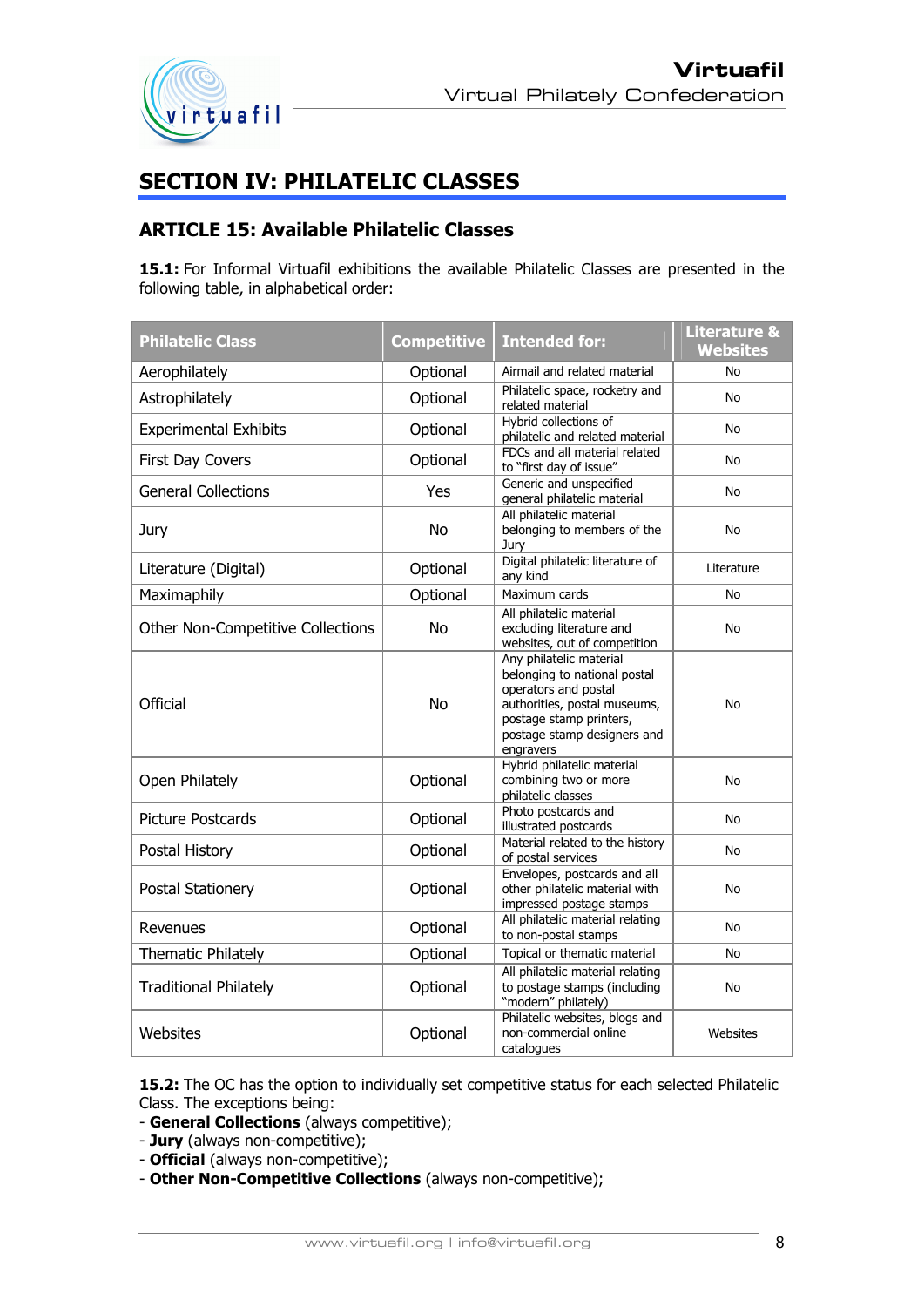

**15.3:** The Philatelic Class **General Collections** is only available for exhibitions using Simple Judging Standards. This Philatelic Class is always competitive and cannot be changed. This Philatelic Class is entirely generic in nature and there are no specifications regarding the type or the nature of the material it includes, with the exception of literature and websites.

**15.4:** At least one Philatelic Class must be selected and of those, at least one must be set to Competitive.

**15.5:** For the **Jury** Philatelic Class, participation is restricted to the members of the exhibition Jury.

**15.6:** For the **Official** Philatelic Class, participation is restricted to:

- national postal operators and postal authorities;
- postal museums;
- postage stamp printers;
- postage stamp designers and engravers.

#### **ARTICLE 16: Philatelic Class Groups**

**16.1:** In addition to the available Philatelic Classes, OCs have the option to create Philatelic Class Groups whose names are customizable for each Class and for each exhibition.

**16.2:** The OC can configure an unlimited number of Philatelic Class Groups for each exhibition.

**16.3:** When configuring a Class Group, the OC must assign an awards/points basis to it and this basis must be chosen from one of the available options according to Article 14 above.

16.4: The existence of Class Groups sub-divides the presentation of the Awards (Palmares) document into the various names given for each group. Examples might include age groups or philatelic experience levels.

# **SECTION V: EXHIBITION NUMBERS AND CAPACITIES**

#### **ARTICLE 17: Size of the Exhibition and Number of Exhibitors**

**17.1:** There are no minimum exhibit number requirements for Virtuafil exhibitions. The OC may use the table below as a guide to ensure the credibility of exhibitions:

| <b>Geographical Scope</b>                       | <b>Expected</b><br><b>Number of</b><br><b>Exhibits</b> |
|-------------------------------------------------|--------------------------------------------------------|
| Open Exhibitions (Unspecified Geographic Scope) | 15                                                     |
| <b>National Exhibitions</b>                     | 40                                                     |
| <b>International Exhibitions</b>                | 75                                                     |
| <b>Regional Exhibitions</b>                     | 150                                                    |
| Continental & Intercontinental Exhibitions      | 300                                                    |
| <b>World Exhibitions</b>                        | 500                                                    |

**17.2:** There are no maximum exhibit numbers for Virtuafil exhibitions. However, the OC has the option of setting a maximum quota if necessary, due to limited availability of Jury personnel.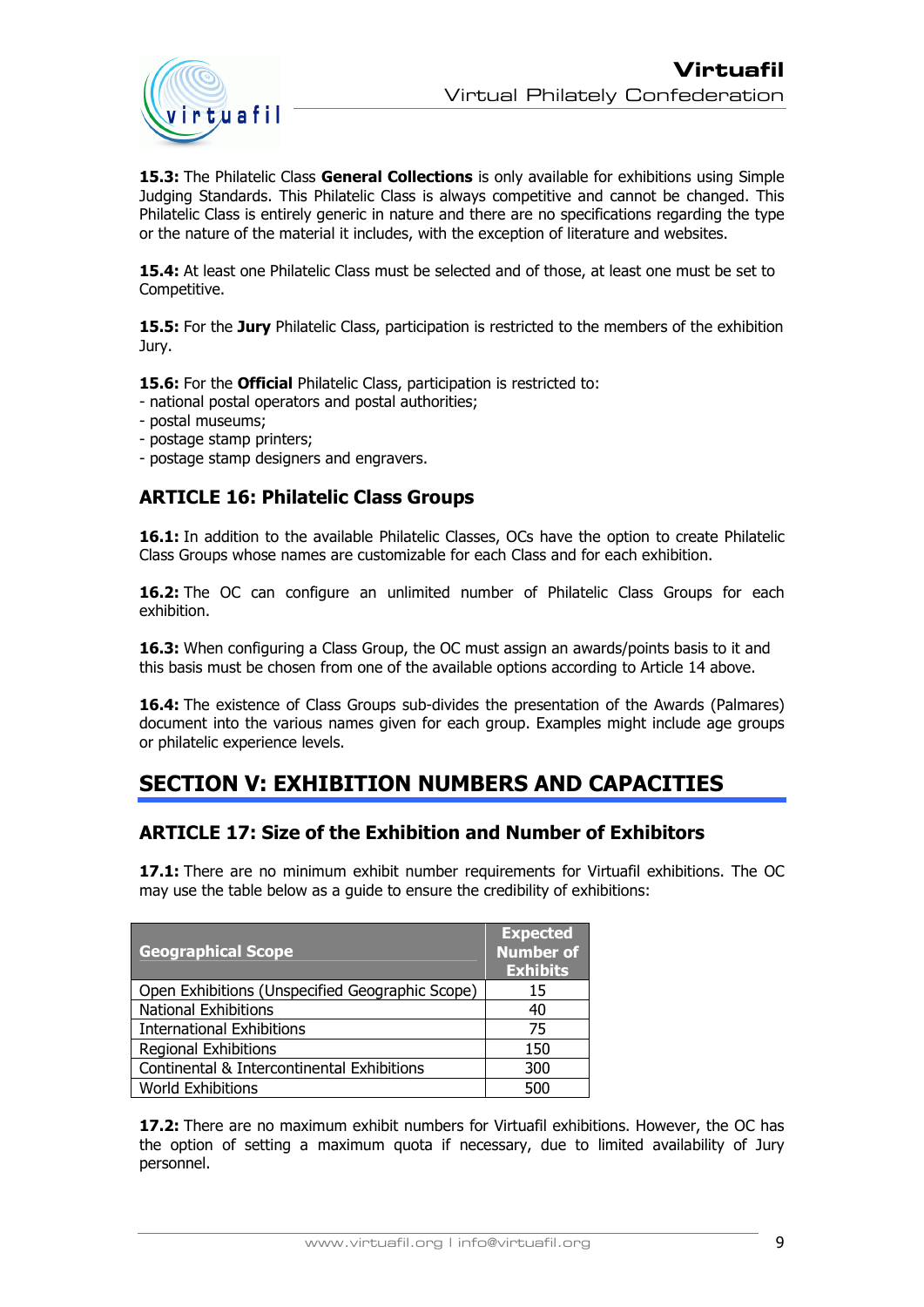

### **ARTICLE 18: Exhibits – Frames, Numbers and Specifications**

**18.1:** Since all Virtuafil exhibitions are virtual, the traditional rules for physical exhibit frames do not apply. Virtuafil does not use frames, frame numbers or other traditional frame specifications. Instead, for Virtuafil exhibitions digital images are used, either scans or photos.

**18.2:** In all Philatelic Classes with the exceptions of "Literature" and "Websites" where external link addresses can be used, the minimum number of exhibit images is 1. There is no maximum number of exhibit images.

**18.3:** The Virtuafil Platform supports direct uploading of digital exhibit images by participants in both JPG and PDF format.

**18.4:** The maximum supported file size for a single JPG image upload is 2MB. The maximum supported file size for a single PDF file upload is 20MB. All image files uploaded onto the Virtuafil server are automatically renamed according to internal system parameters.

**18.5:** For the Philatelic Class "Literature", rather than uploading large PDF files, it is possible to specify an external web address pointing to a file residing on an external server.

**18.6:** For the Philatelic Class "Websites", no file upload is required and the exhibitor simply specifies an external web address pointing to the exhibit website.

**18.7:** The best quality digital images (photographs or scans) should be used and they should be made at resolutions of 300 DPI or above. Resolutions below 300 DPI can result in severe loss of quality and readability.

#### **ARTICLE 19: Number of Virtuafil Member Organization Hosts**

**19.1:** A Virtuafil Member Organization Host (or VMO Host) is a Virtuafil Member Organization or group of Member Organizations who host (conduct) exhibitions in their name(s).

**19.2:** Depending on it's Geographical Scope, the number of VMO Hosts required to configure an exhibition is given in the following table:

| <b>Geographical Scope</b>                             | <b>VMO</b><br><b>Hosts</b> |
|-------------------------------------------------------|----------------------------|
| Open Exhibitions (Unspecified Geographical Scope)     |                            |
| <b>National Exhibitions</b>                           |                            |
| National Exhibitions with International Participation | 2                          |
| <b>International Exhibitions</b>                      | 3                          |
| <b>Regional Exhibitions</b>                           | 3                          |
| <b>Continental Exhibitions</b>                        |                            |
| <b>Intercontinental Exhibitions</b>                   |                            |
| <b>World Exhibitions</b>                              |                            |
|                                                       |                            |

# **SECTION VI: EXHIBITOR PARTICIPATION**

#### **ARTICLE 20: Qualifications for Exhibitor Participation**

**20.1:** In the Constitution of Virtuafil, ARTICLE 9 states that a basic rule for virtual exhibitions is to allow access to the general public to view and to participate. On this basis, the following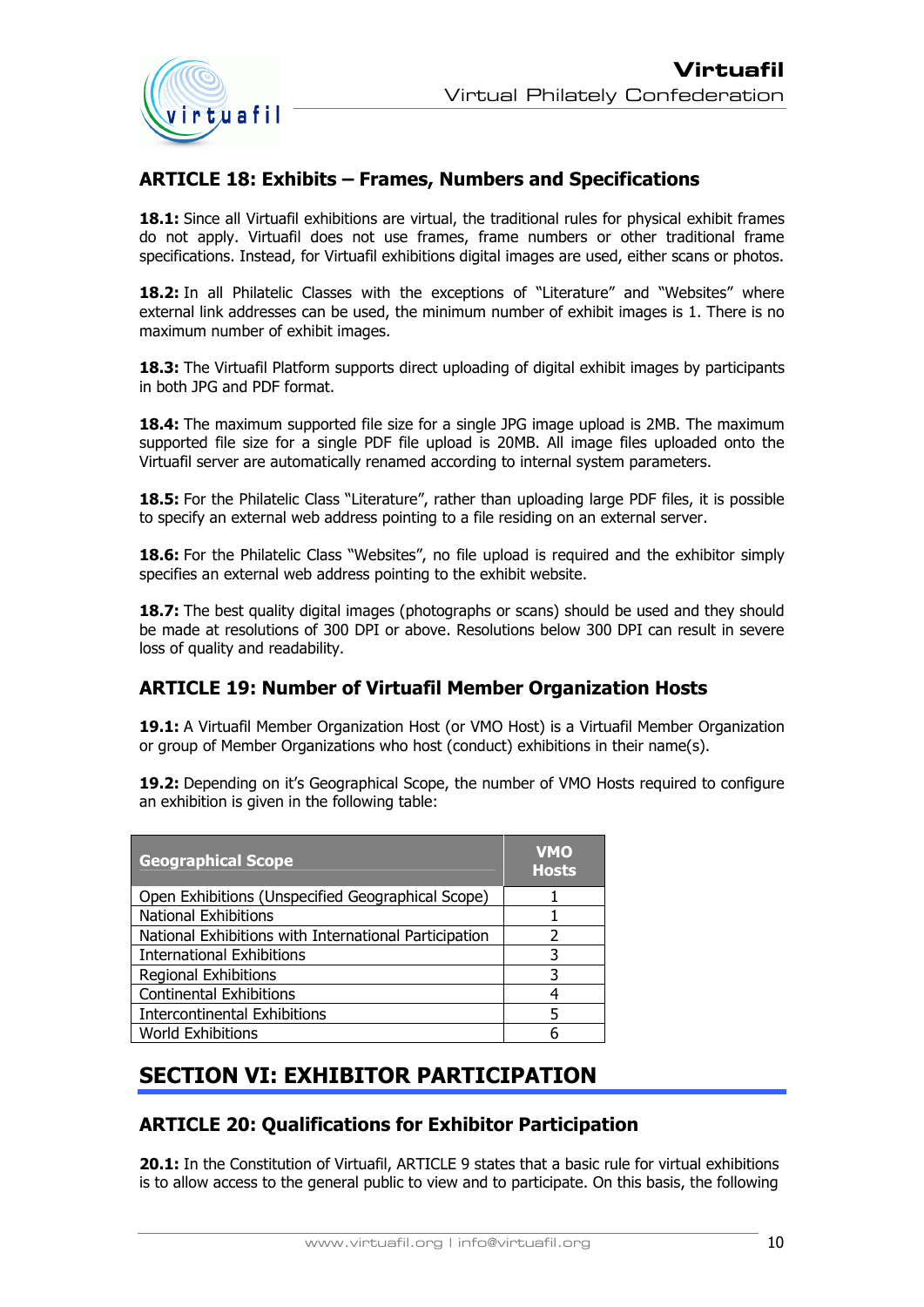

prerequisites for exhibitor participation at Virtuafil exhibitions are **not permitted**: - the requirement for exhibitors to be a members of or affiliated with, any club, group, society, institution or other organization;

- the requirement for exhibitors to have earned points, medals or awards of any kind, at any level, in any country or in any philatelic class, at any previous philatelic exhibitions, whether conducted by Virtuafil or by any other philatelic organization.

**20.2:** OCs wishing to restrict exhibition participation to specific countries, regions or continents, must specify all the countries involved. In such cases, the OC has the option to define the word "national" as applying to the exhibitor or to the material being exhibited but not to both. In all cases where the OC decides to define the word "national" as applying to the exhibitor, then this definition will apply to any of: the exhibitor's country of birth, the exhibitor's country of citizenship or the exhibitor's country of residence.

**20.3:** If the exhibition includes the "Thematic" Philatelic Class, it is permitted for the OC to restrict participation in this Class to exhibits relating to clearly specified themes.

**20.4:** Individual members of the exhibition Jury are prohibited from participation in all exhibition Classes with the exception of the non-competitive Jury Class.

**20.5:** Individual members of the exhibition OC are permitted to participate in all competitive exhibition Classes, provided they are not also members of the exhibition Jury.

**20.6:** In the exhibition Class "Websites", only websites of a primarily non-commercial philatelic nature are eligible for participation. Websites that are primarily online shops, stores or other trading platforms are not eligible for participation.

**20.7:** Individuals who have threatened or instituted legal proceedings against Virtuafil, or against the founding members of Virtuafil, or against the respective individual members thereof, and individuals with a history of enmity towards Virtuafil, or towards the founding members of Virtuafil, or towards the respective individual members thereof, are expressly excluded from participation at all Virtuafil exhibitions.

#### **ARTICLE 21: Owners, Authors & Intellectual Rights**

**21.1:** Where exhibitors participate at exhibitions, under their own name, they must be the owners of the material being exhibited.

**21.2:** Where exhibitors participate at exhibitions, under the name of an organization, institution or any other entity, they must have the consent of the entity and the entity must be the owner of the material being exhibited.

**21.3:** In the cases of philatelic literature and websites, where exhibitors participate at exhibitions under their own name, exhibitors must be authors of the material and the owners of the copyrights. In such cases, the copyright owner grants Virtuafil irrevocable permission to reproduce and display the exhibit material on the Virtuafil Platform.

**21.4:** In the cases of philatelic literature and websites, where exhibitors participate at exhibitions under the name of an organization, institution or any other entity, they must have the consent of the entity and the entity must be owner of the material and the owner of the copyrights. In such cases, the copyright owner grants Virtuafil irrevocable permission to reproduce and display the exhibit material on the Virtuafil Platform.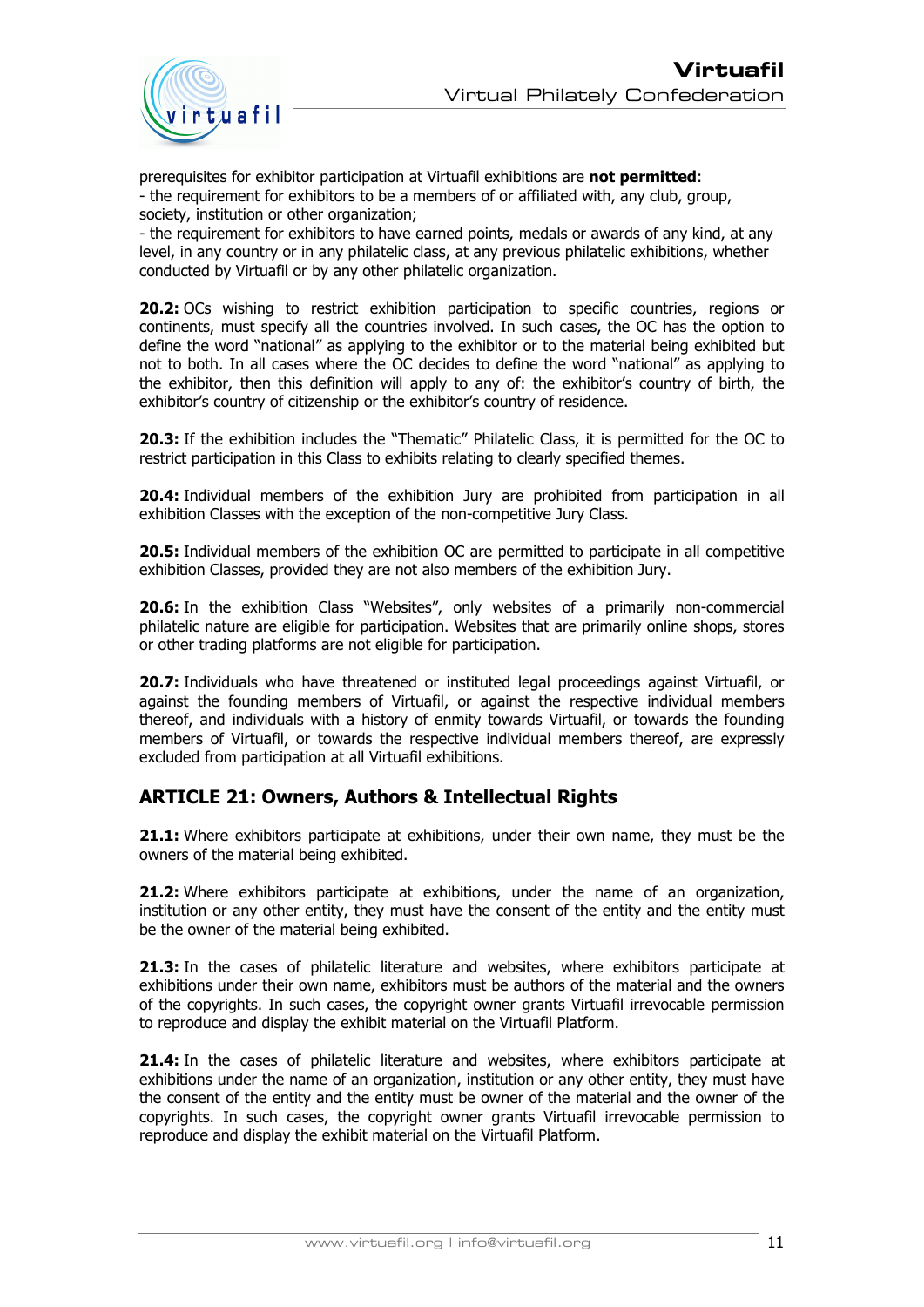

### **ARTICLE 22: Age Groups**

**22.1:** The Virtuafil Platform does not automatically support age groups. OC's may configure the Philatelic Class Groups options to name specific age groups (see Articles 14 and 16) but there is no automatic verification of the dates of birth of participants because date of birth information is not captured by the platform. OC's must manually verify the authenticity of dates of birth.

### **ARTICLE 23: Applications for Exhibitor Participation**

**23.1:** All applications for exhibitor participation at Virtuafil exhibitions must be submitted using the online forms provided on the Virtuafil website. There is no other method by which applications can be submitted or accepted.

**23.2:** Once submitted, the online application form data will be stored in the Virtuafil database. The Chief of the exhibition OC will be directly notified of the application and all members of the OC will have online access to the form data.

**23.3:** For administrative purposes, the application form data is also available to properly authorized Virtuafil Platform Administrators.

**23.4:** All participants at Virtuafil exhibitions must create a Virtuafil user account using the appropriate online form. It is not possible to participate at Virtuafil exhibitions without a user account.

**23.5:** Personal data is not sent to parties unrelated to Virtuafil. In Virtuafil, there are no "National Commissioners", "Consultants" or other intermediary parties.

**23.6:** The process of handling and processing the application for participation is carried out by the members of the OC.

**23.7:** When submitting the application form, exhibitors must make a declaration of their personal ownership or authorship of the exhibit, or a declaration confirming their receipt of permission from the owning or authoring entity they represent, to exhibit the material in the exhibition. Additionally, the applicant must agree to accept all Virtuafil regulations.

#### **ARTICLE 24: Decisions on Applications for Participation**

**24.1:** The exhibition OC decides whether an application for participation is to be accepted or rejected. In cases of rejection of an application, reasons must be given.

**24.2:** Individuals who have threatened or instituted legal proceedings against Virtuafil, or against the founding members of Virtuafil, or against the respective individual members thereof, and individuals with a history of enmity towards Virtuafil, or towards the founding members of Virtuafil, or towards the respective individual members thereof, are expressly excluded from participation at all Virtuafil exhibitions and exhibition OCs will not consider exhibitor application from such individuals.

#### **ARTICLE 25: Confirmation of Acceptance of Exhibitor Application**

**25.1:** Decisions on acceptance or rejection of exhibitor applications will be sent directly to the exhibitor by automated email.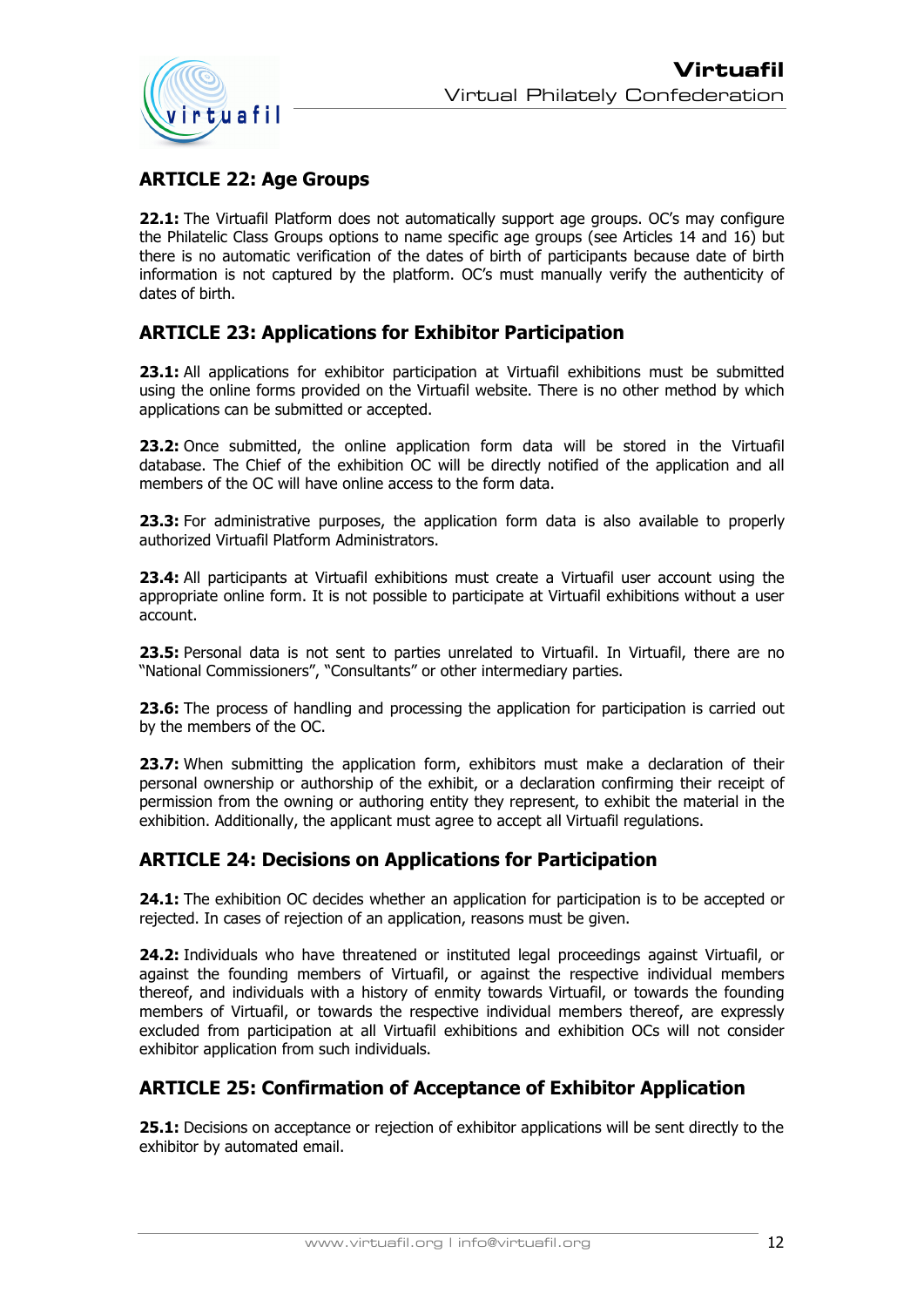

# **ARTICLE 26: Obligations of the Exhibitor**

**26.1:** At Informal exhibitions with Simple Judging Standards, every exhibitor is required to abide by the rules of the documents; "Virtuafil General Rules for Informal Exhibitions" and V-IREX.

**26.2:** At all Virtuafil exhibitions, exhibitors are required to adhere to the spirit and the rules the Code of Conduct as it relates to exhibitors (see Section X).

**26.3:** At Virtuafil exhibitions, it is the responsibility of the exhibitors to manage their own exhibit displays. In the virtual environment, "mounting" of the displays involves uploading digital images of the exhibit sheets. The Virtuafil Platform provides all the necessary online facilities for exhibitors to achieve this. Mounting of displays within the timeframe established by the OC, is an obligation of the exhibitor.

### **ARTICLE 27: Pseudonyms**

27.1: To protect the identity of individuals who own very valuable philatelic collections, exhibitors have the option of participation under a pseudonym. The true identity of the exhibitor will be known to the members of the OC and the Jury but will not be displayed to the general public.

### **ARTICLE 28: Artificial Digital Material**

**28.1:** Virtual exhibitions expose the organizers to the risk of admitting artificial digital material into competition. Artificial digital material is defined as:

- Non-existent philatelic material, created with software;

- Scans or photographs of philatelic material, obtained from third parties, incorporated into an exhibit;

- Philatelic material digitally altered to change colour, perforations etc..

The philatelic material being exhibited must physically exist and belong to the exhibitor. To combat the risk of artificial digital material, the Jury has the right to request any exhibitor to send photographs of the material alongside their passport or other identity card. Failure to comply with such a request may result in immediate disqualification.

### **ARTICLE 29: Disqualification**

**29.1:** Disqualification will occur if the an exhibitor:

- fails to exhibit or fails to upload the exhibit images in a timely manner;

- gives false or misleading information in the application form;

- is deemed by the Jury to have presented an exhibit containing artificial digital material;

- fails to comply with the rules of the Code of Conduct as it relates to exhibitors (see Section X).

# **SECTION VII: JURIES**

### **ARTICLE 30: Appointment and Composition of the Jury**

**30.1:** Potential Jury members are invited by the exhibition OC. If the invitation is accepted, the Jury member is appointed.

**30.2:** Jury members do not require formal accreditation. However, there is an option in the Virtuafil Platform to indicate if any Jury member is accredited and by which institution(s).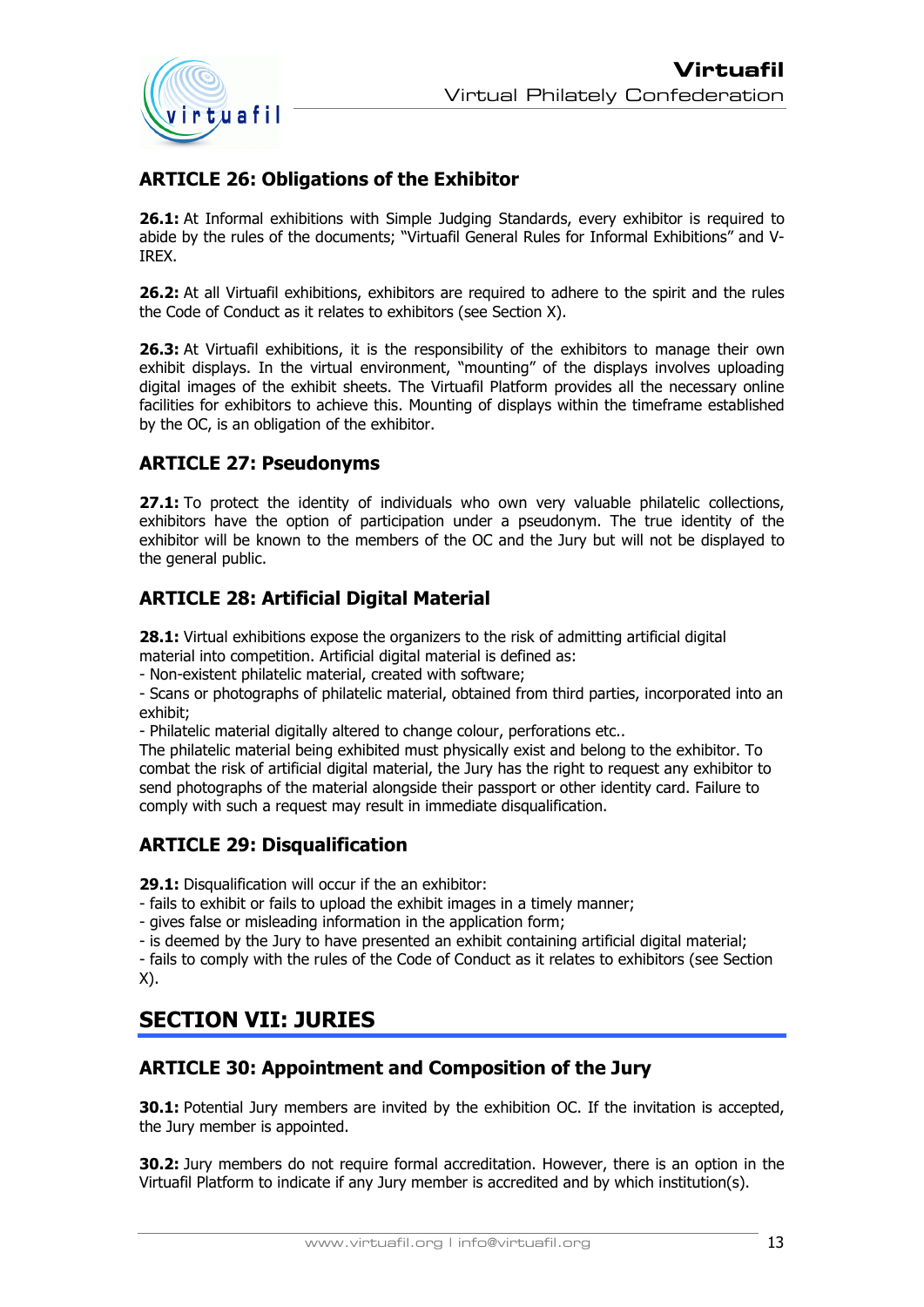

**30.3:** The minimum number of Jury members required for exhibitions is 2. There is no maximum number.

**30.4:** Members of the OC may serve as Jury members.

**30.5:** The Chief of the Jury is nominated by the OC and has the power to break all ties. All other Jury members have equal voting rights.

**30.6:** There are no restrictions on the nationalities of Jury members or on their affiliations with VMOs.

**30.7:** Names of Jury members will be submitted to the Board of Virtuafil as part of the overall submission of the exhibition proposal by the OC.

**30.8:** In the Virtuafil Platform, jury services are carried out on a voluntary basis and Virtuafil will not be responsible for the payment of fees or expenses for such services. If the OC and the Jury members want to make private arrangements in this regard, such arrangements are outside the scope of the Virtuafil Platform and organization.

**30.9:** The Jury shall meet in closed sessions, either in person or virtually. Its decisions are final.

**30.10:** The work of the jury is confidential and all Jury members are required to respect this during judging process. The results of the judging must to be kept secret until they are announced by the OC.

#### **ARTICLE 31: Jury Teams**

**31.1:** The Chief of the Jury shall allocate the task of judging to Jury Teams, chosen to reflect their specialised knowledge. The Chief of the Jury will determine the number of exhibits to be judged by each Jury Team.

#### **ARTICLE 32: Judging of Philatelic Classes**

**32.1:** The Jury has the authority to transfer an exhibit from one Philatelic Class to another if it considers it is justified.

**32.2:** Where Philatelic Class Groups have been created by the OC, the medal awards points scheme is strongly weighted in favour of "Beginner" and "Intermediate" exhibitors. There is no absolute definition of these groups and exhibitors are required to self-categorize themselves at the time of their exhibit application. The Jury has the authority to transfer an exhibit from one Philatelic Class Group to another if it considers it is justified, and not necessarily to the benefit of the exhibitor.

#### **ARTICLE 33: Jury Members' Access to the Virtuafil Platform**

**33.1:** Jury voting is performed online using the Virtuafil Platform.

**33.2:** Individual members of the Jury will have secure access to the Virtuafil Platform where they will be able to view and control all aspects of the Jury work.

**33.3:** If a Virtuafil user account does not already exist for the Jury member, the Chief of the Jury can create new one, together with a User Name and Password which will be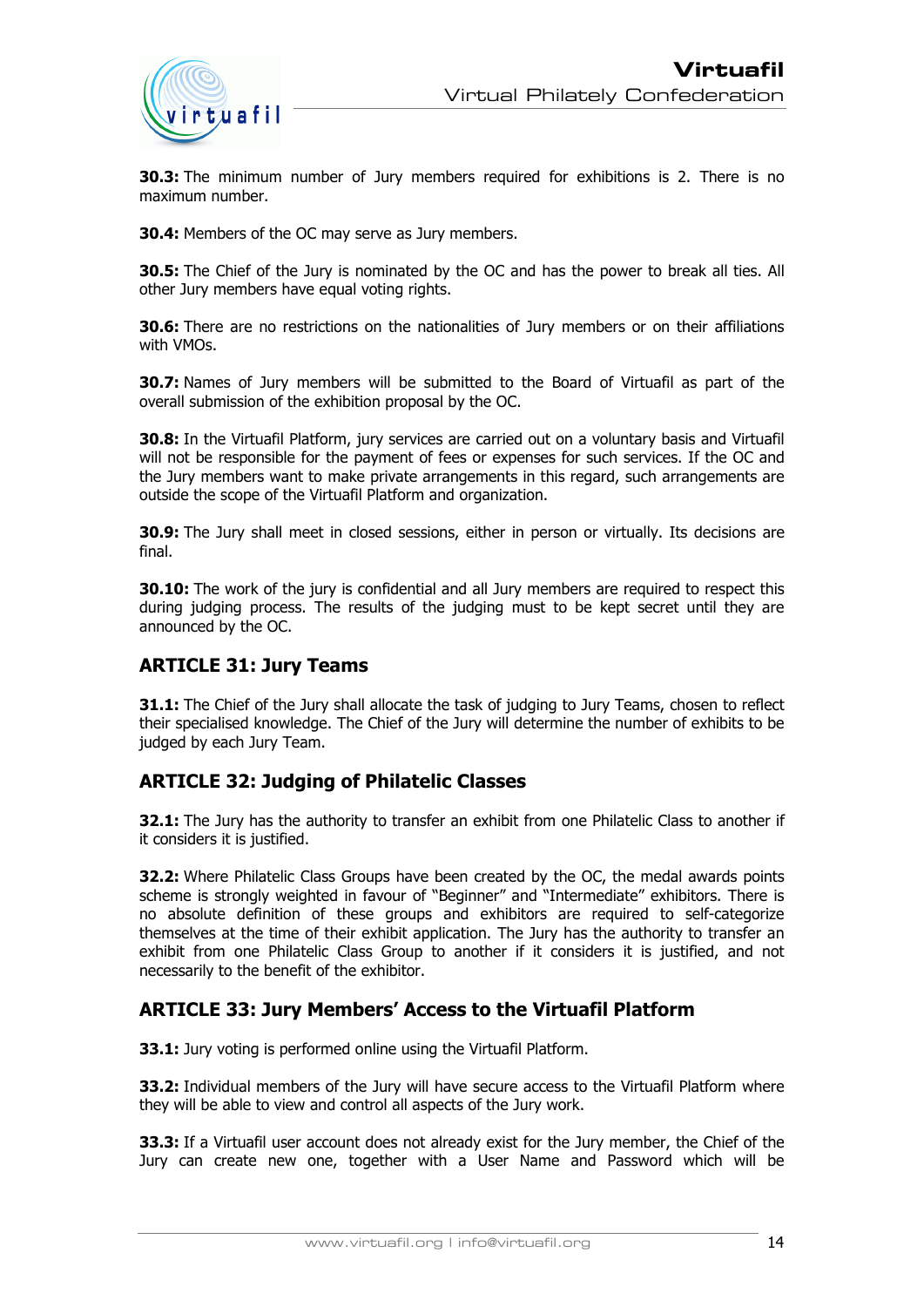

automatically sent to the Jury member by email. Jury members can login to the Virtuafil website using these credentials.

### **ARTICLE 34: Responsibilities of the Jury**

**34.1:** The Jury is responsible for strict observance this document ("Virtuafil General Rules for Informal Exhibitions") and all other regulations.

**34.2:** Members of the Jury are required to adhere to the spirit and the rules the Code of Conduct as it relates to Jury members (see Section X).

**34.3:** The Jury is responsible for actively managing all aspects of the exhibit evaluations and the of the points process, in a prompt and timely manner. There should be no unnecessary delays in the finalization of the processes, resulting in delays in the publication of the Palmares document.

# **SECTION VIII: PUBLIC VOTING**

#### **ARTICLE 35: The Public Voting System**

**35.1:** Public (or popular) voting is an integral component of the Virtuafil exhibitions program and is completely separate from Jury voting. The Public Voting system is completely automated and cannot be controlled by the VMOs, the OCs, the Jury or the exhibitors.

**35.2:** Public Voting works on a simple popularity basis. Members of the general public who see the various exhibits at a Virtuafil exhibition online, can click a special "VOTE" button. Each exhibit will have it's own VOTE button and clicking on it will cast a single vote for that exhibit.

**35.3:** In any exhibition, individual public voters can click the VOTE button for as many exhibits as they want, but they can only click the button once per exhibit. Once cast, a public vote cannot be uncast.

**35.4:** Public voting does not require registration and no user account is created.

**35.5:** At the end of the exhibition, the exhibit with the top number of votes will be declared the winner of the Popular Vote. Neither the VMO Hosts nor the OC has any obligation to recognize these votes nor to award any special prizes. However, the Virtuafil Platform will automatically publish the name of the winner and award the "Popular Vote Trophy", in the form of a downloadable digital certificate.

**35.6:** For all exhibits, regardless of their competitive or non-competitive status and regardless of their Philatelic Class, Public Voting is enabled and cannot be disabled. The VOTE button is active from the date the exhibition is open for viewing to the general public and becomes disabled on the date of the closing of the exhibition.

# **SECTION IX: ORGANIZING COMMITTEE (OC)**

#### **ARTICLE 36: Appointment and Composition of the OC**

**36.1:** Potential OC members and it's Chief are invited by the by agreement between the VMOs hosting the exhibition. If the invitation is accepted, the OC member is appointed.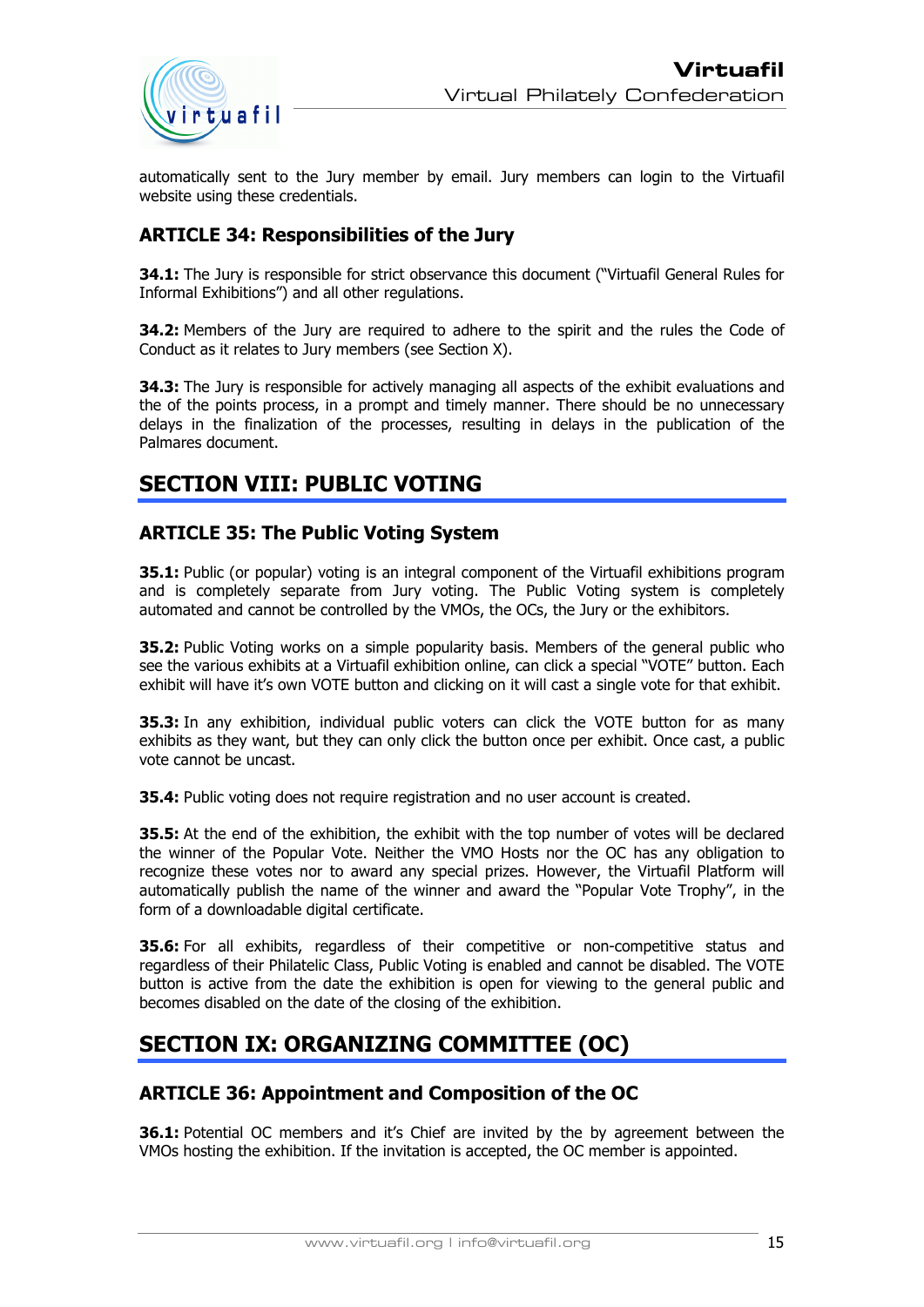

**36.2:** Members of the OC may also serve as Jury members.

**36.3:** All individual members of the OC must be affiliates of one or more of the VMO Hosts.

**36.4:** The OC must have at least two members and each VMO Host must be represented by at least 1 OC member affiliated to them. There is no maximum number of OC members.

**36.5:** Names of OC members should be submitted to the Board of Virtuafil as part of the overall submission of the exhibition proposal by the OC.

#### **ARTICLE 37: OC Members' Access to the Virtuafil Platform**

**37.1:** Management of exhibitions is performed online using the Virtuafil Platform.

**37.2:** Individual members of OCs will have secure access to the Virtuafil Platform where they will be able to view and control all aspects of the exhibition management.

**37.3:** If a Virtuafil user account does not already exist for the nominated OC member, the Chief of the OC can create new one, together with a User Name and Password which will be automatically sent to the nominee by email. OC members can login to the Virtuafil website using these credentials.

#### **ARTICLE 38: Responsibilities of the OC**

**38.1:** The OC is responsible for strict observance this document ("Virtuafil General Rules for Informal Exhibitions") and all other regulations.

**38.2:** Members of the OC are required to adhere to the spirit and the rules the Code of Conduct as it relates to Organizing Committee members (see Section X).

**38.3:** The OC is responsible for the authoring of and adherence to, the document "Individual Rules of the Exhibition (V-IREX).

**38.4:** The OC is responsible for actively managing all aspects of the exhibition in a prompt and timely manner.

**38.5:** The OC is responsible for appointing the members of the Jury.

**38.6:** The OC is responsible for direct interaction with the exhibitors and for responding to their enquiries.

**38.7:** The OC is responsible for promoting and advertising the exhibition among philatelists.

**38.8:** The OC is responsible for processing applications for participation, for reviewing the details contained in the submitted forms, and for taking the necessary steps to satisfy themselves that the form data is accurate and complete.

**38.9:** The OC is responsible for approving or rejecting all applications for participation and for giving reasons to applicants for rejections.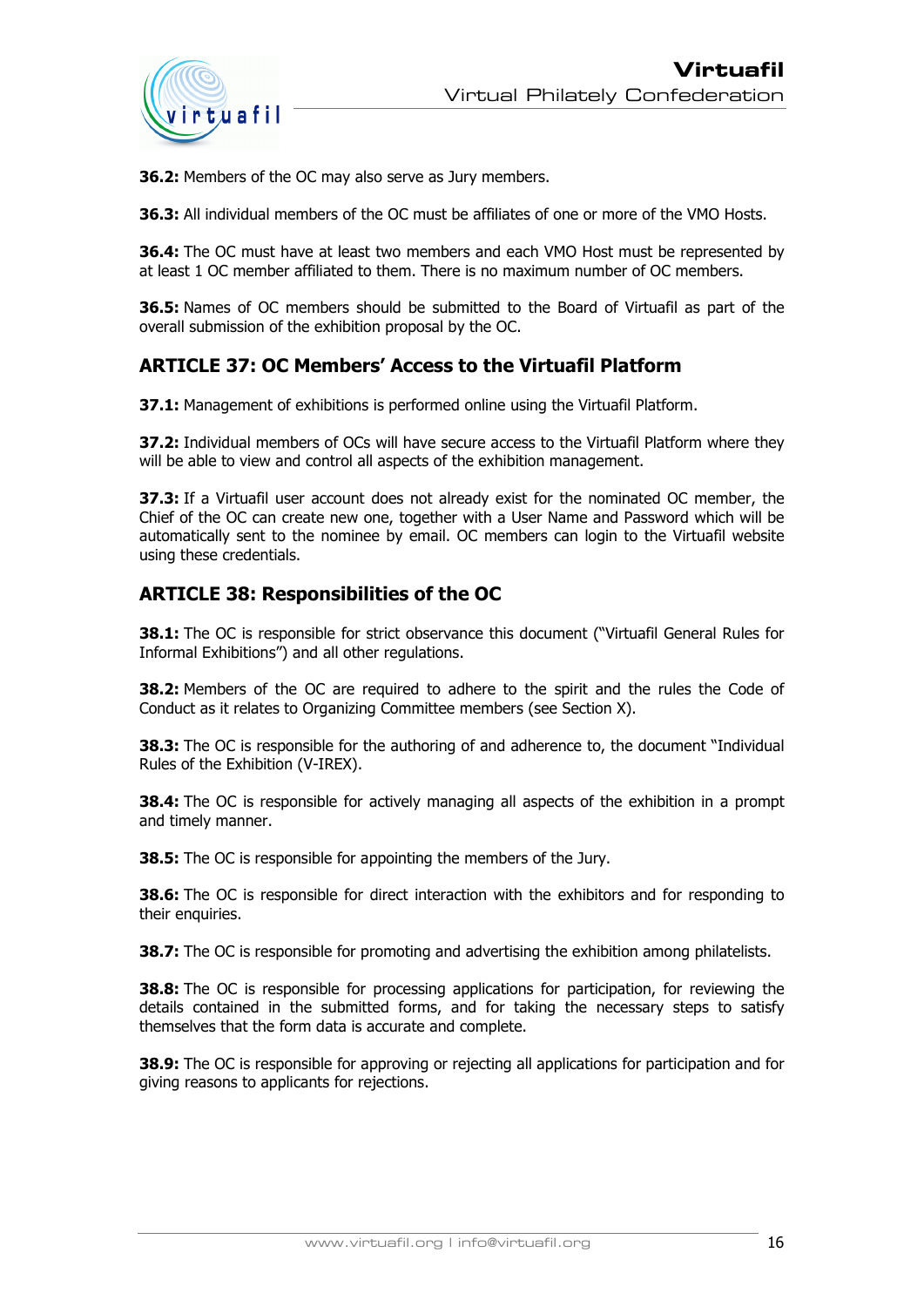

# **SECTION X: CODE OF CONDUCT**

#### **ARTICLE 39: Code of Conduct General Stipulations**

**39.1:** The Board of Virtuafil has a zero-tolerance policy towards racism, xenophobia, national prejudice, sexism, ageism, hate speech, threats of violence or the use of violent or offensive language, abusing or threatening behaviour, propagation of fake news or propaganda of any kind, aggressive threats of legal actions, and any acts of extremism, elitism or exclusionism. Any party found to be using the Virtuafil Platform to engage in any of these acts will be expelled and permanently banned from accessing the Platform. The decisions of the Board of Virtuafil on these matters will be final.

### **ARTICLE 40: Code of Conduct For Member Organizations**

**40.1:** Virtuafil Member Organizations (VMOs) are obliged to foster and to protect the spirit of the Virtuafil vision which is inclusion, not exclusion, and to respect the Articles the Virtuafil Constitution.

**40.2:** It is expressly forbidden to conduct private exhibitions with visible or disguised restrictions on exhibitor participation in order to exclude everyone except the affiliates of the VMOs own organization, simply for the self-promotion of its members or for their personal glorification.

**40.3:** Member Organizations will not attempt to exploit loopholes in the regulations or in the Virtuafil Platform to conduct exhibitions that are closed to participation by members of the general public.

### **ARTICLE 41: Code of Conduct For Members of Organizing Committees (OCs)**

**41.1:** OC members are responsible for the acceptance or rejection of applications for exhibitor participation at exhibitions. It is forbidden to base these decisions on any criteria other than those expressed in the documents: "Virtuafil General Rules for Informal Exhibitions" or the V-IREX of the exhibition.

**41.2:** Regardless of the Philatelic Class selected, exhibitor participation cannot be restricted to applicants who were awarded points or medals at previous exhibitions.

**41.3:** OC members will not attempt to exploit loopholes in the regulations or in the Virtuafil Platform to conduct exhibitions that are closed to participation by members of the general public.

**41.4:** OC members will be kind and courteous in their dealings with applicants for participation at exhibitions being conducted.

**41.5:** It is absolutely forbidden to conduct continental or intercontinental exhibitions that exclude certain countries in those continents.

**41.6:** It is absolutely forbidden to charge participants money or to demand any other benefits to permit participation.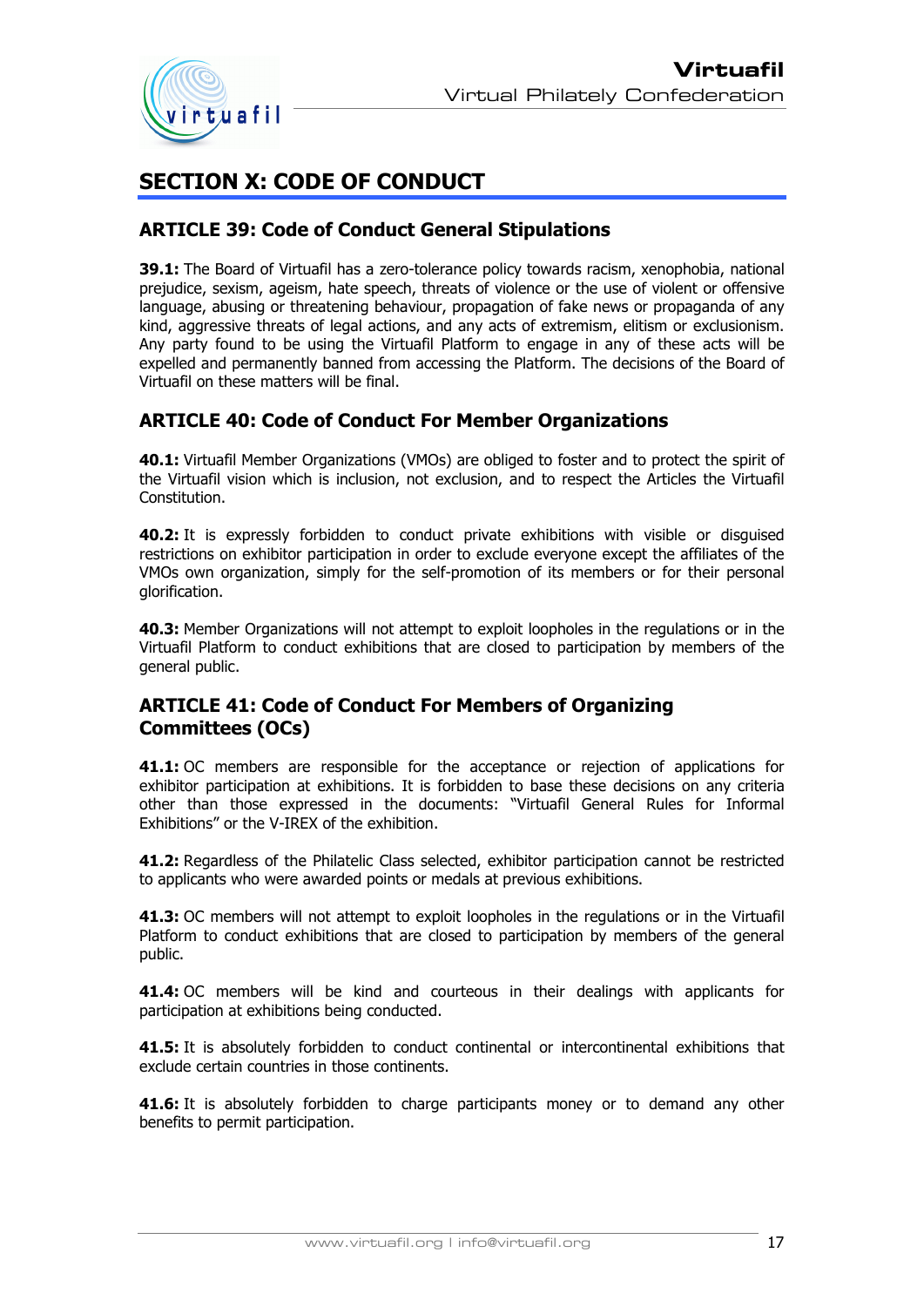

# **ARTICLE 42: Code of Conduct For Jury Members**

**42.1:** Jury members will keep the details of their deliberations confidential at all times.

**42.2:** Jury members will base their evaluations solely on their philatelic opinions of the material under judgement.

**42.3:** In their evaluations, Jury members will not be influenced by any outside individual or organization, for any reason.

**42.4:** Jury members are not forbidden from accepting fees for their professional services but any such arrangements are totally outside the scope of the Virtuafil organization and the Virtuafil Platform, and the Board of Virtual accept no responsibility or liability for any such arrangements.

**42.5:** Jury members are obliged to provide honest and fair assessments to exhibition participants and to be kind and courteous in their dealings with participants.

#### **ARTICLE 43: Code of Conduct For Exhibitors**

**43.1:** It is absolutely forbidden for exhibitors to bully, intimidate or harass other exhibitors, members of the OC or members of the Jury or to try to gain unfair advantages.

**43.2:** Exhibitors are forbidden from participating at exhibitions with digitally created or digitally modified material purporting to be scans or photographs of genuine, original material.

**43.3:** Exhibitors are forbidden from participating at exhibitions with material that is not their personal property, unless the exhibitor is representing an organization, in which case, the exhibited material must be the property of that organization and the proper authorization has been granted by the organization to the exhibitor.

### **SECTION XI: LANGUAGES AND TIME ZONES**

#### **ARTICLE 44: Administration and Communications Languages**

**44.1:** As the most widely understood language in the world, the Board of Virtuafil deems English to be the international language of the organization.

**44.2:** Virtuafil was founded in Brazil. Administration and communications are conducted in the Portuguese, Spanish and English languages.

**44.3:** Communications between Virtuafil and parties located in **Portuguese-speaking countries** should be conducted in the **Portuguese** language.

**44.4:** Communications between Virtuafil and parties located in **Spanish-speaking countries** should be conducted in the **Spanish** language.

**44.5:** Communications between Virtuafil and parties located in **all other countries** should be conducted in the **English** language.

**44.6:** The secure administration areas of the Virtuafil Platform, used for the management of exhibitions, operates in the Portuguese, Spanish and English languages.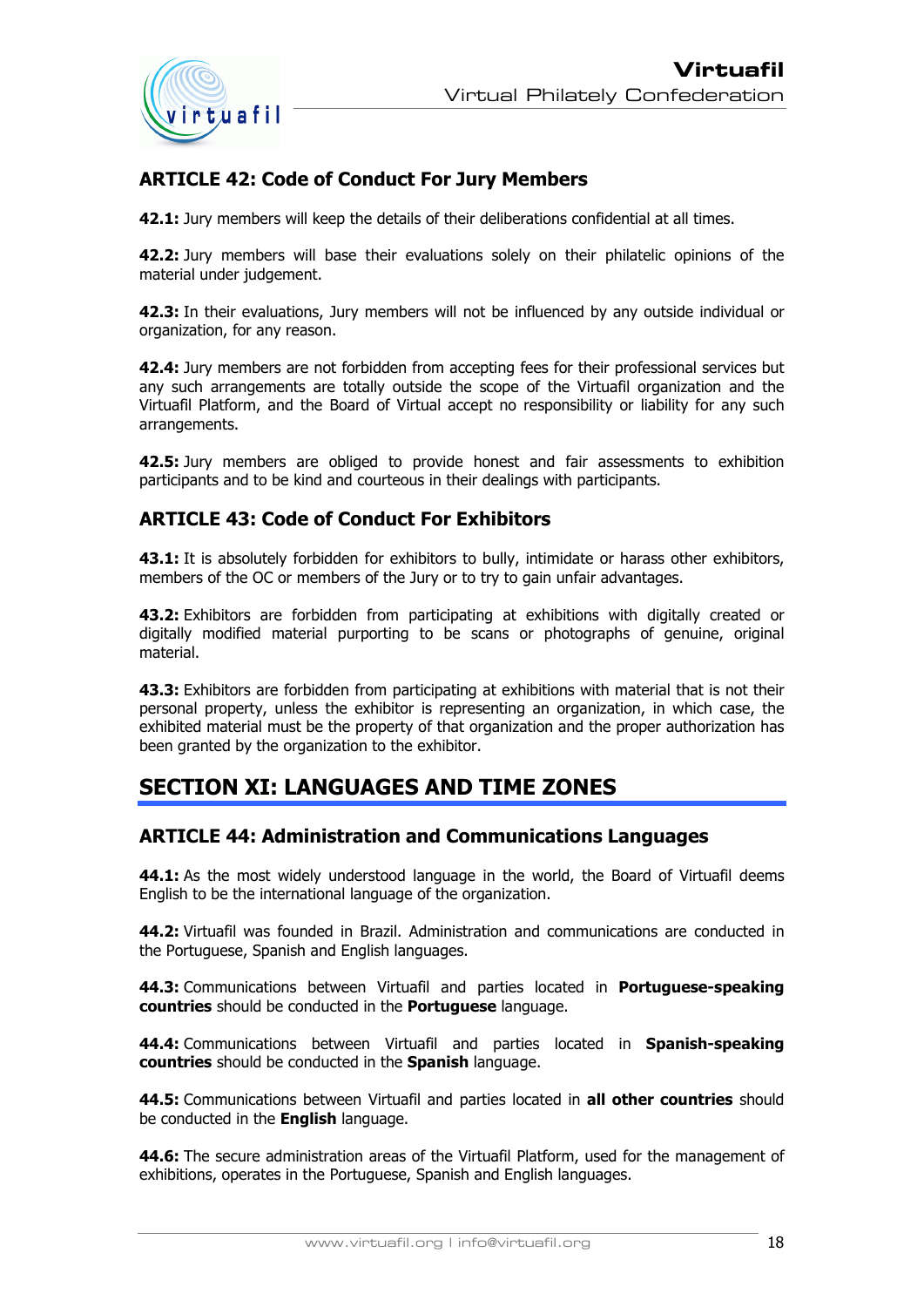

### **ARTICLE 45: Other Languages**

**45.1:** The Board of Virtuafil makes strenuous efforts to support exhibitions all over the world and to encourage as much participations as possible from international exhibitors. But there are hundreds of national languages and to fully integrate all of them would be an impossible task. To use the Virtuafil Platform in languages other than Portuguese, Spanish and English, it is recommended that the website is viewed in the Google Chrome browser where automatic translations for 100+ national languages and alphabets is supported.

### **ARTICLE 46: Exhibition Languages**

**46.1: Approved Exhibition Languages** are those languages in which applications for participation and exhibit material are written, that the OC will consider. OCs must keep in mind that all exhibitions approved by the Board of Virtuafil will extend invitations for participation to members of the general public all over the world. Since English is deemed by the Board of Virtuafil to be the international language of the organization, English must be included as one of the Approved Exhibition Languages for all Virtuafil exhibitions, regardless of the exhibition's Geographical Scope.

#### **46.2: Approved Exhibition Languages** consist of a combination of **Exhibition Presentation Languages** and **Additional Exhibition Languages**.

**46.3: Exhibition Presentation Languages** are those languages in which the exhibition web pages and other documentation are presented. These languages are automatically determined by the Platform and depend on the exhibition's Geographic Scope and the national languages of the countries involved. Exhibition Presentation Languages can comprise any of English, Portuguese or Spanish where English is always automatically selected.

**46.4: Additional Exhibition Languages:** For Informal exhibitions, all languages are Additional Exhibition Languages and applications for participation in any language must be considered.

| <b>Geographical Scope</b>                                   | <b>National</b><br>Language of<br><b>Host</b><br>Country or<br>Countries<br>Involved | ◀----- Approved Exhibition Languages ----- ▶    |                                                 |                                                 |                                                            |
|-------------------------------------------------------------|--------------------------------------------------------------------------------------|-------------------------------------------------|-------------------------------------------------|-------------------------------------------------|------------------------------------------------------------|
|                                                             |                                                                                      | Exhibition<br><b>Presentation</b><br>Language 1 | Exhibition<br><b>Presentation</b><br>Language 2 | Exhibition<br><b>Presentation</b><br>Language 3 | "Informal"<br>Exhibition<br><b>Additional</b><br>Languages |
|                                                             | English                                                                              | English                                         |                                                 |                                                 | All Languages                                              |
| Open, National,<br>National with                            | Portuguese                                                                           | English                                         | Portuguese                                      |                                                 | All Languages                                              |
| International                                               | Spanish                                                                              | English                                         | Spanish                                         |                                                 | All Languages                                              |
| Participation,<br>International and<br>Regional Exhibitions | Portuguese<br>& Spanish                                                              | English                                         | Portuguese                                      | Spanish                                         | All languages                                              |
|                                                             | Other                                                                                | English                                         |                                                 |                                                 | All Languages                                              |
| Continental Exhibitions in South America                    |                                                                                      | English                                         | Portuguese                                      | Spanish                                         | All Languages                                              |
| Continental Exhibitions in North America                    |                                                                                      | English                                         | Spanish                                         |                                                 | All Languages                                              |
| Continental Exhibitions outside the<br>Americas             |                                                                                      | English                                         |                                                 |                                                 | All Languages                                              |
| Intercontinental Exhibitions involving<br>South America     |                                                                                      | English                                         | Portuguese                                      | Spanish                                         | All Languages                                              |
| Intercontinental Exhibitions involving<br>North America     |                                                                                      | English                                         | Spanish                                         |                                                 | All Languages                                              |
| Intercontinental Exhibitions not<br>involving the Americas  |                                                                                      | English                                         |                                                 |                                                 | All Languages                                              |
| <b>World Exhibitions</b>                                    |                                                                                      | English                                         | Portuguese                                      | Spanish                                         | All Languages                                              |

#### **46.5:** Approved Exhibition languages follow the rules according to the table below: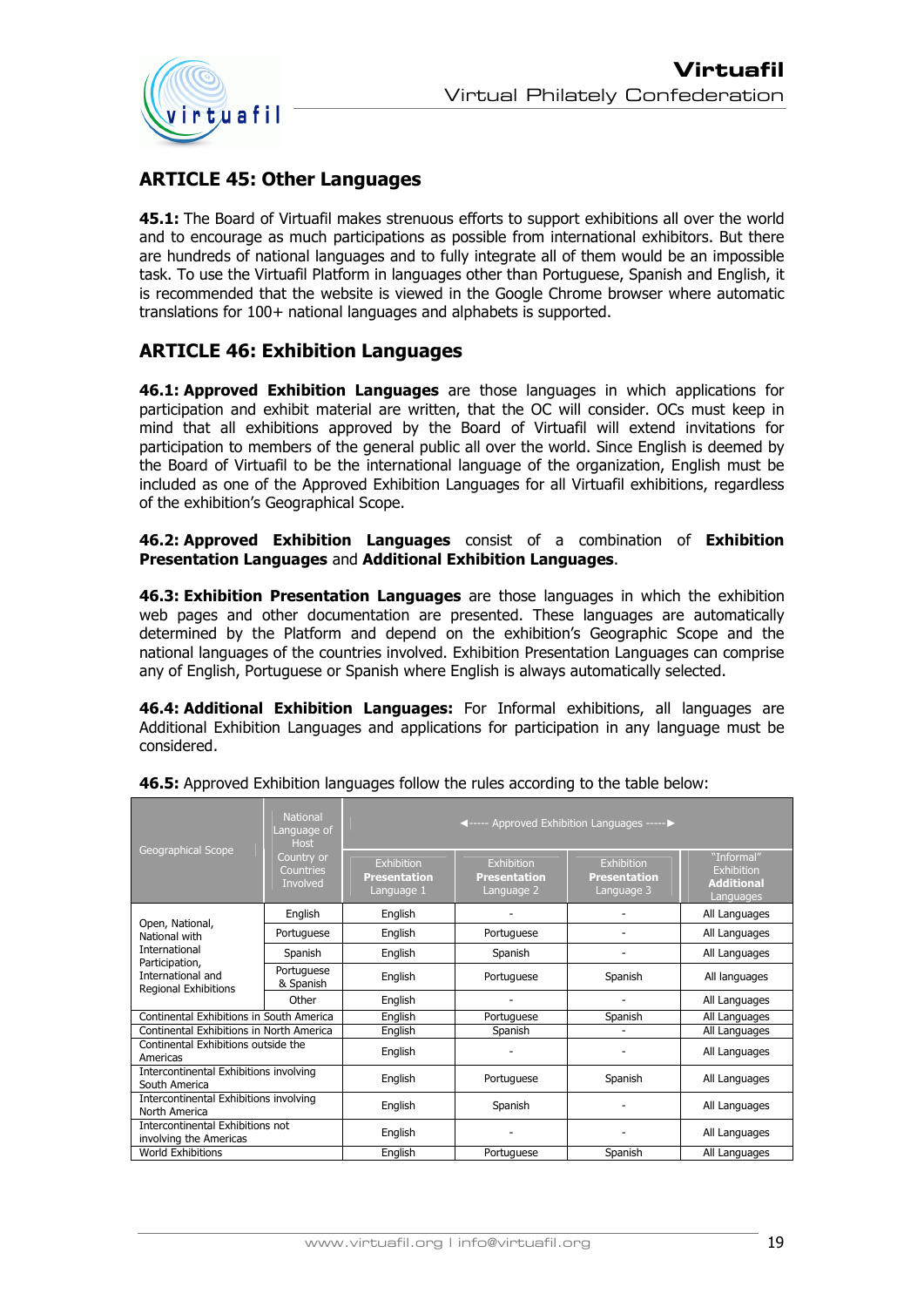

# **ARTICLE 47: Time Zones**

**47.1:** VMO Hosts and OCs must remember that all Virtuafil exhibitions extend invitations for participation to members of the general public from all over the world and living in various time zones. This has an impact on key dates and deadlines. Virtuafil exhibitions use a single time zone, Greenwich Mean Time (GMT). All critical dates and deadlines are based on GMT and the current GMT date and time is displayed at the top of all Virtuafil web pages and is the official Virtuafil date and time.

# **SECTION XII: RELATIONSHIPS WITH OTHER INSTITUTIONS**

### **ARTICLE 48: Virtuafil and the FIP/APS**

**48.1:** At present, there are no agreements or understandings between Virtuafil and the Fédération Internationale de Philatélie (FIP) or the American Philatelic Society (APS). Medals and points awarded at Virtuafil exhibitions cannot be considered as qualifying any exhibit for participation at exhibitions conducted under the auspices of the FIP or the APS.

# **SECTION XIII: PRIVACY, DATA AND PERSONAL SAFETY**

### **ARTICLE 49: Privacy**

**49.1:** Virtuafil takes privacy very seriously, especially in the online, virtual environment where we operate. Virtuafil does not sell or otherwise distribute personal information stored in our database to marketing agencies or other advertising enterprises.

**49.2:** It is forbidden for VMOs, OCs, exhibitors or any other party involved in Virtuafil operations to reveal personal information stored in the Virtuafil database to outside parties.

### **ARTICLE 50: Data Security**

**50.1:** All data submitted to Virtuafil from your internet-connected device is encrypted in transit to the Virtuafil servers using industry-standard SSL technology.

**50.2:** All personally identifying information is stored in the Virtuafil database in encrypted form. Even if the data was stolen, it would be unreadable by unauthorized parties.

### **ARTICLE 51: Personal Safety**

**51.1:** Virtuafil is intended to be a safe virtual space for philatelists of all ages and nationalities. Trolls, hecklers, hackers, propagators of fake news, groups or individuals with a history of enmity towards Virtuafil, or to the founding members of Virtuafil, or to the respective individual members thereof, are expressly excluded from participation at all exhibitions on Virtuafil and from access to Virtuafil online services. Perpetrators will be identified and banned from the Virtuafil Platform. In such cases, decisions of the Board of Virtuafil are final.